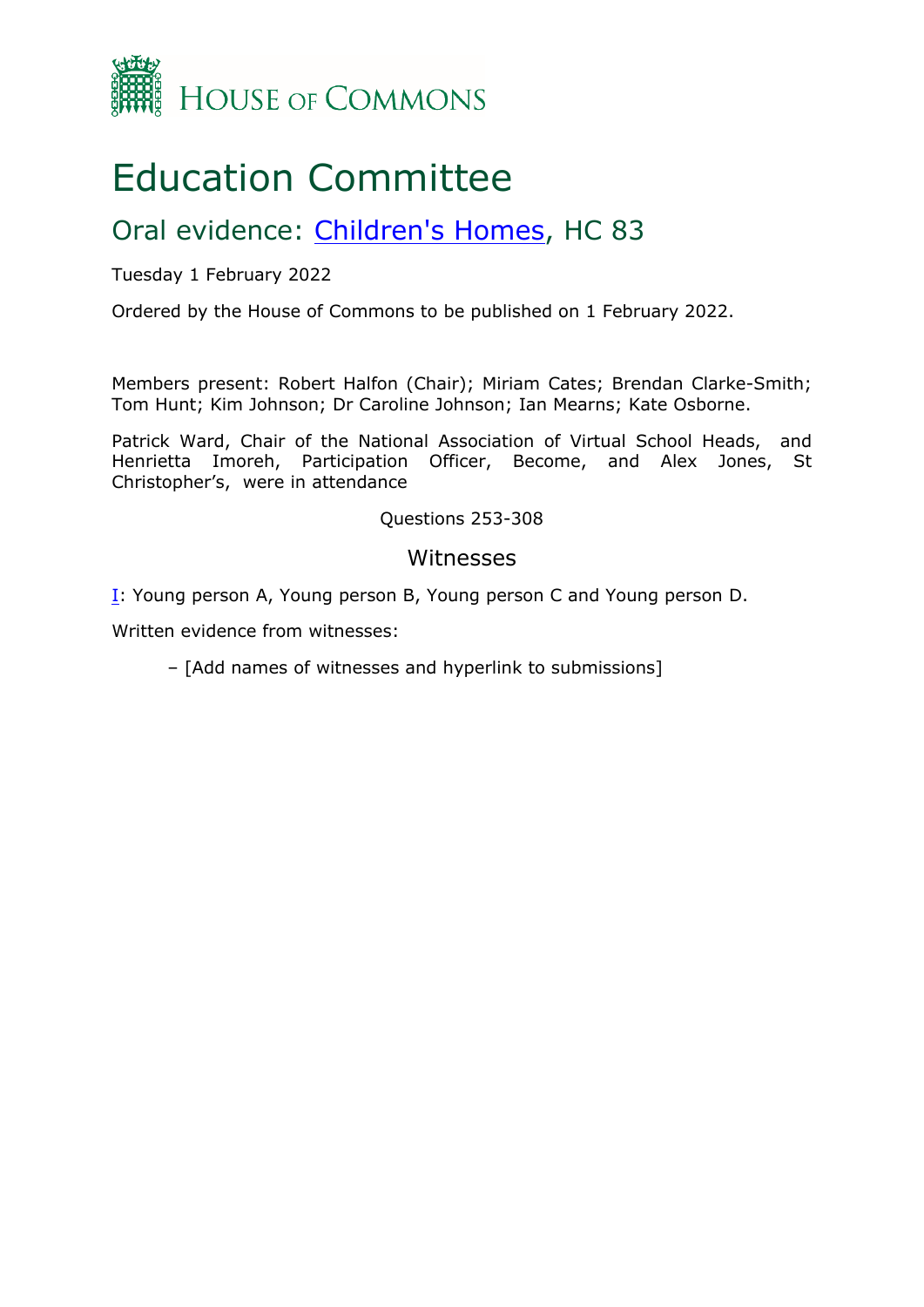

### <span id="page-1-0"></span>Examination of witnesses

Witnesses: Young person A, Young person B, Young person C and Young person D.

#### Q253 **Chair:** Welcome. Good morning to you.

It is really good to see you here today in our Committee. I thought we would go round the table and do some introductions. We will say who we are, and if you could introduce yourselves as well.

I start by saying thank you so much for coming. It is going to be very informal; we just want to learn from you—that is why we have asked you to come today. We are trying to make things better and get the Government to have better policies, so that is why we wanted to get advice.

I will start. I'm Robert, I'm the Chairman of the Education Committee. That is an elected position in the House of Commons—you have to stand for election and be voted for by all the other MPs from all the parties in the House of Commons. I will start with you Young person C—a would-be MP, as I understand it.

*Young person C:* Hi. I am Young person C. I am here today to talk about a few things.

**Chair:** Thank you for coming.

**Dr Caroline Johnson:** Hi. I am Caroline Johnson. I am the MP for Sleaford and North Hykeham. I have a background as a children's doctor before I became an MP.

**Chair:** I should have said that I am the MP for Harlow in Essex. I don't know if anyone has ever been to Essex.

*Young person C:* Yes, I have.

**Chair:** Which part?

*Young person C:* What's it called? Chafford Hundred.

**Chair:** Ah, very nice.

**Miriam Cates:** I am Miriam. I am the Member of Parliament for Penistone and Stocksbridge, which is near Sheffield in South Yorkshire. I used to be a science teacher. I have three children who are 13, 11 and nearly 8.

*Young person B:* My name is Young person B. I am from [place name redacted]—, predominantly [place name redacted]—. I am here to help with your inquiry.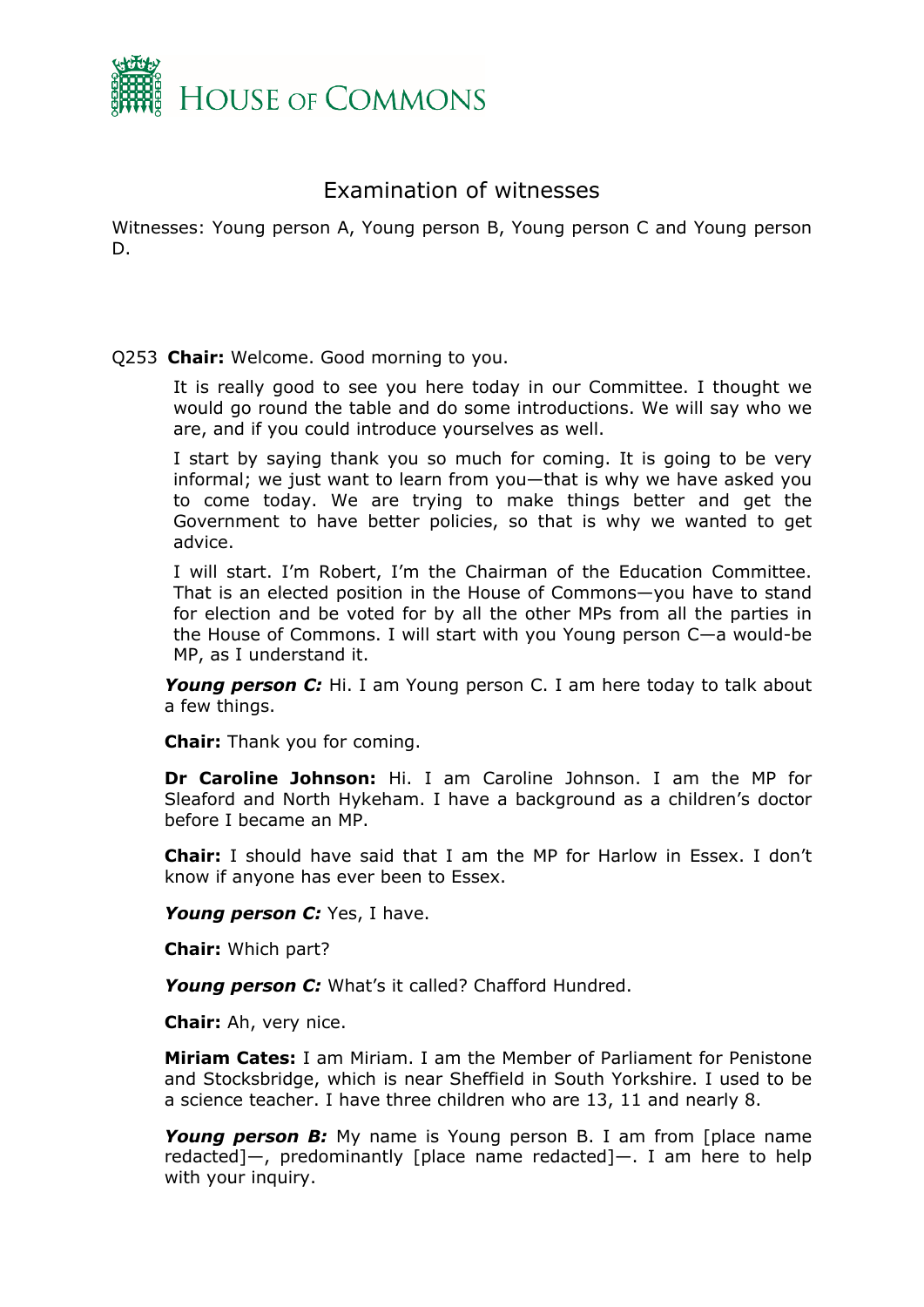

**Tom Hunt:** I am Tom Hunt. I am the Member of Parliament for Ipswich in Suffolk. I have a particular interest in special educational needs.

**Brendan Clarke-Smith:** I'm Brendan Clarke-Smith. I am the MP for Bassetlaw, which is in north Nottinghamshire. Before I was a Member of Parliament, I was a secondary school teacher.

**Portia Dadley:** Hi, I'm Portia. I work for *Hansard*. We work right across the House of Commons. Everything that MPs say in a public forum, we write it down so you can read about it afterwards.

*Patrick Ward***:** Hello. I'm Patrick Ward, I'm headteacher of Lewisham Virtual School and I am also chair of virtual schools nationally. I am responsible for the education of children with a social worker.

*Henrietta Imoreh***:** I'm Henrietta. I work for an organisation called Become, which also provides the secretariat for the APPG for looked after children.

*Alex Jones***:** I'm Alex. I work for a charity called St Christopher's.

*Young person D:* Hi, I'm Young person D. I'm from [place name redacted].

**Chair:** A beautiful place—I often go on my holidays there.

**Ian Mearns:** Where about in [place name redacted]?

*Young person D:* [place name redacted].

**Kate Osborne:** We were just having a chat. [Place name redacted] is a really lovely place. I go through it on the train when I travel up and down.

I'm Kate. I am the MP for Jarrow in the north-east. For those who don't know where Jarrow is, it is next to Gateshead, where Ian's from, not far from Sunderland or Newcastle. Before I was an MP—I was elected in 2019—I worked for Royal Mail for 25 years and I was also a foster carer. I have been in here since December 2019.

**Kim Johnson:** Hi everyone. My name's Kim Johnson, the Labour MP for Liverpool, Riverside—the best city in the world, with the best football club in the world. Before I was elected, I worked in adult social services. I was elected in 2019. Welcome to you all today.

*Young person A:* Hi, I'm Young person A. I am currently an intern at the Foreign Office. I work for the Mayor of London, for London's Violence Reduction Unit. I am also from [place name redacted]. I am happy to be here today.

**Chair:** Thank you. Thank you for coming.

**Ian Mearns:** I am Ian Mearns, MP for Gateshead, which is in the northeast of England, on the south bank of the river, opposite Newcastle-upon-Tyne, next to Jarrow.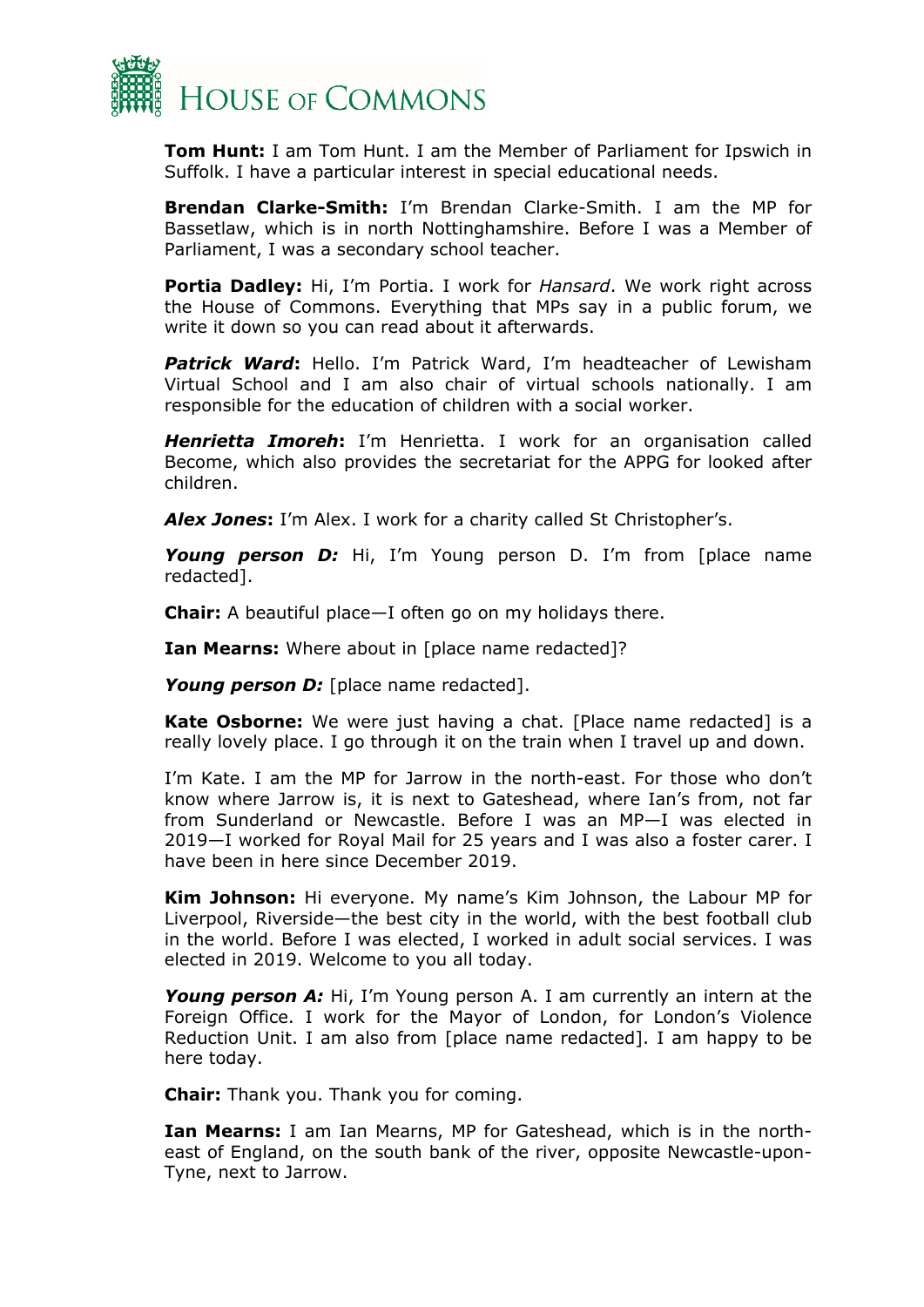

**Chair:** Thank you to you all. I don't know if you would like to start by asking us questions first. You can ask us anything—our favourite movie, why we are MPs, about the House of Commons and what it is like to work here—and then we will start asking you questions. We can leave that to the end if you prefer. Are we all right to use your first names, everybody? Yes. Young person B—thank you.

*Young person B:* What are your key aims for this inquiry? What is the mandate you have been given to give back to the Government?

**Chair:** What we are looking at in our inquiry is predominantly the education and educational outcomes, and what happens after children finish their care. We have had a lot of witnesses come, from councils to Government Ministers, to Ofsted, which inspects, to advisers, such as Patrick.

We are trying to learn what is wrong with the system, because there are clearly a lot of things wrong. Just 7% of children in care get good Maths and English GCSEs for example. We are trying to look at solutions.

We have this session with you and then we have one final session with the Minister who has to answer some questions from us, then we will write a report that we then present to Parliament and the Government. The Government have to respond saying what they are going to do about it.

**Dr Caroline Johnson:** It is worth pointing out that the Committee decides its own topics. It isn't that the Government ask us to do specific things for them. We are independent and we scrutinise and hold them to account.

*Young person B:* So do you pick the core subjects?

**Dr Caroline Johnson:** We pick what we want to investigate and then they have to come and answer the questions.

**Ian Mearns:** Can I quickly add to that? When we do an inquiry, we write the report and make recommendations to Government, and then Government have to formally respond to those recommendations. When we write a report and get the official Government response, the initial Government response is usually quite dismissive of the recommendations, but it's funny how recommendations turn up as Government policy somewhere down the line.

**Chair:** Would anybody else like to ask anything?

*Young person D:* Just before I begin, are we disturbing you, Tom, with your phone?

**Tom Hunt:** Sorry.

**Young person D:** Anyway, I was wondering what each of your personal interests were in improving the care system.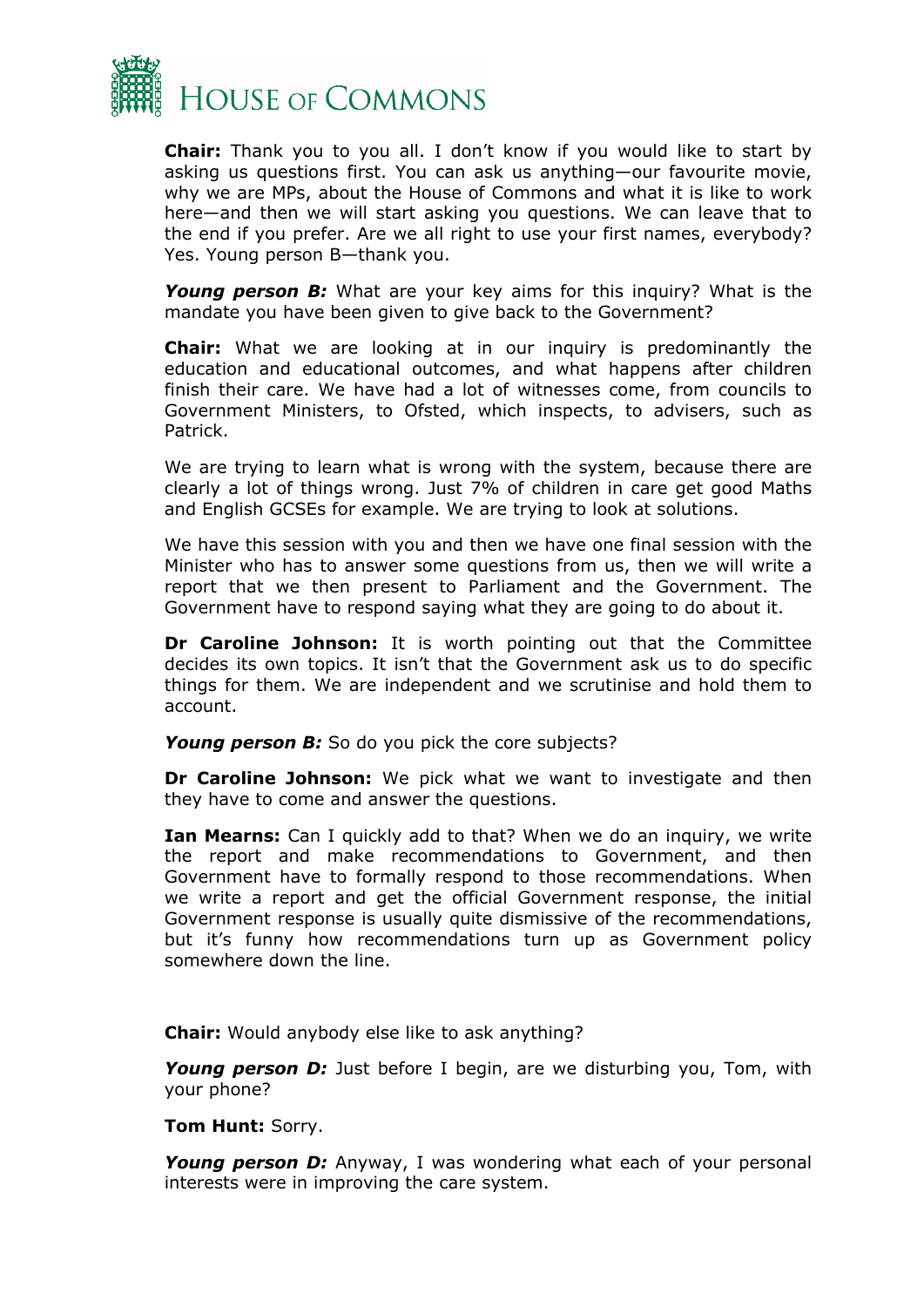

**Chair:** That is a good question. My interest, my passion, is education and skills, so I would like to see better education for children in care, and pupils and students in care getting better outcomes. Would anyone else like to answer that?

**Kim Johnson:** For me, the answer is linked to Robert's answer to the question, about improving life chances, because the evidence sessions that we have had indicate that children and young people in care fare worse than other children in terms of education and becoming NEETs. And the care-to-prison pipeline is often a big issue. I think a lot of that is linked to inconsistency—a high turnover of social workers, a high turnover of schools and the lack of stability. I think that to be able to deal with that, the sector needs to be adequately resourced and funded and needs adequately trained staff to meet the needs of children and young people in the sector.

**Young person B:** How can you possibly have the data on that when people don't have to be registered in private care homes that offer education on-site? How can you regulate that if you don't have a facility to register them or even for Ofsted sometimes to go in, and so on? So how can you collect the data for that to actually transpire—

**Kim Johnson:** I think that has been one of the issues that we have discussed in this inquiry so far with Ofsted and the Children's Commissioner—the major gaps in data collection. If you don't have data, you don't have an evidence base, so it's very difficult to put in place improvements. Unregulated services and education being delivered on site by untrained teachers is a massive issue that we have heard about during the evidence sessions that we have had and it will be included in our report when we conclude all the sessions, Young person B.

**Young person C:** I feel like a huge part of the problem with the education system and children in care is the moving around a lot. Children in care move around quite a bit. I have: I'm at my fourth high school, and even in primary school, I kept on being asked whether I wanted to move. I feel like that causes a huge issue mentally and it really disturbs the child's education, because if you are a young child, the last thing you need is a lack of stability. How can you focus on things like your education if you haven't got that and if you have to constantly be going to new environments where you know nobody and nothing and you just have to start anew?

**Kim Johnson:** Again, all those issues about the impact that moving around has on young people have been raised with us directly by people who have come to our evidence sessions. Clearly, there is an impact on mental health and an impact on educational attainment, but there is also the impact that it has because of having to develop relationships at every single institution that you go to. Those kinds of things need to be looked at and addressed to provide a level of stability for children and young people who are in care.

*Young person B:* It just causes a resource problem in the future, because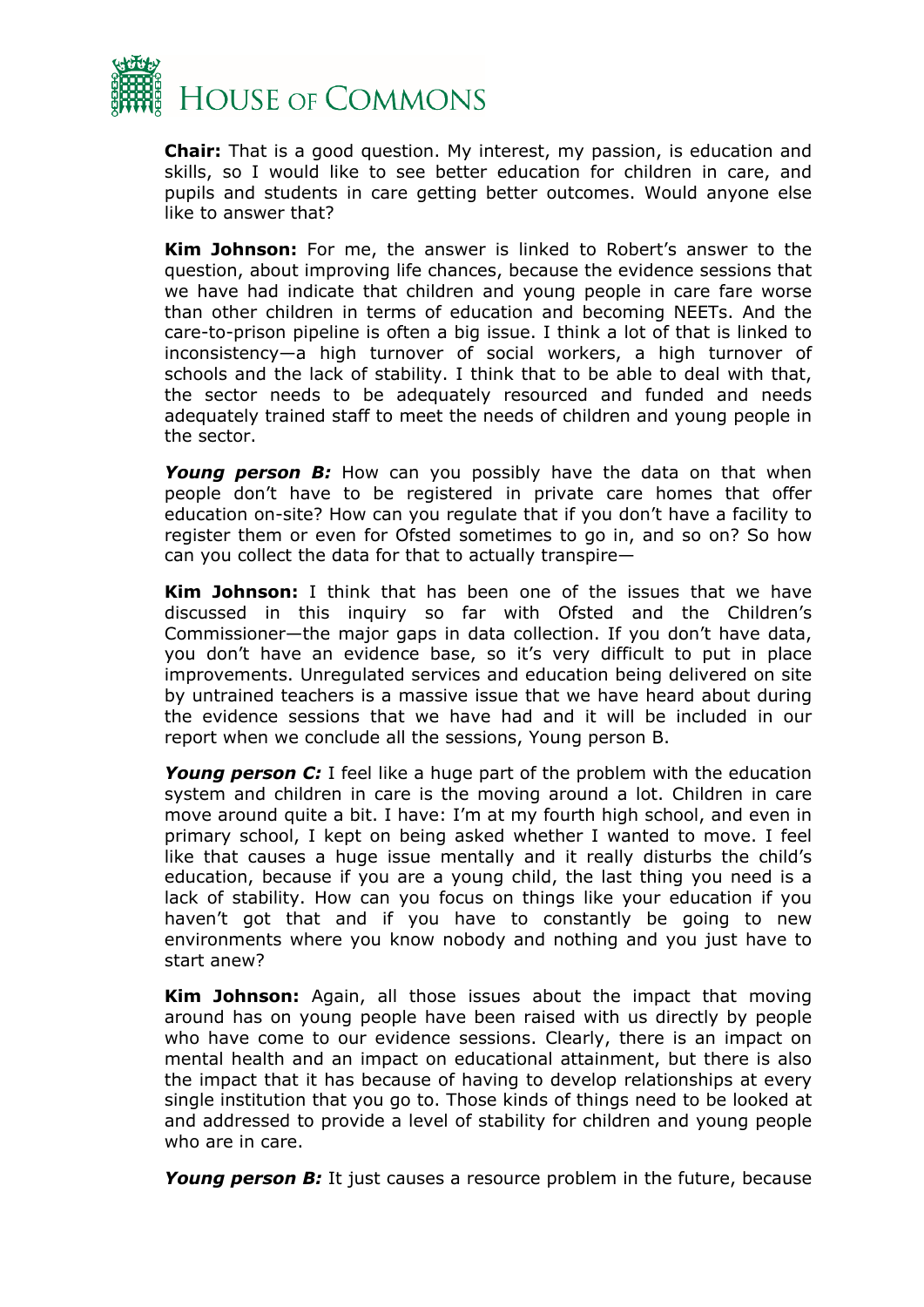

we get criticised for not being in education; we get moved across the country. I was in 56 different placements. I went from [place name redacted]—to [place name redacted]—, from private to non-private. I was in a transition from a local authority that changed and cancelled all the local authority care homes. That was so difficult for me, and now it's causing a bigger resource issue, especially with the SEND education as well. I'm finding that getting that is nearly impossible at my age. That for me is something that's really important and something that I can't emphasise enough.

Q254 **Chair:** We are going to divide the session into four different sections. Some of you have done this already, but can you set out what your educational experiences have been? What are the problems, but also what do you think the solutions are? Any of you feel free to come in.

*Young person A:* I went into care quite late when I was about 15. Even before that, I was moved around from school to school and I ended up in a PRU—a pupil referral unit. From there, my education went downhill. Within the process of being in the PRU, I ended up going into care, which was probably the hardest thing ever, because I had to deal with being in an environment where, sometimes, I saw the PRU as being a place where "the bad kids" end up.

In that sense, you kind of get limited from doing things that you would do in any other school. For example, I was only set out to get five GCSEs at the time, but even then the resources were weak. They didn't have a lot of teachers, so your English teacher would be your maths teacher, art teacher or music teacher. There were no activities for us to do. It felt like we were locked up in a prison.

I remember my dad took me there before I started—before I moved into care. He was like, "This is the end of your life. You're not going to go anywhere or do anything with yourself". I have always been very academic and smart and have always enjoyed school, but it got to the point where I didn't want to go into school any more. It was like, what am I going into school for? I am literally not learning anything here. I am in an environment where I might not necessarily be a bad kid, I have had my troubles from school and my dilemmas, but I am not getting the support and service that I need.

The reason I ended up in care was because I literally broke down in front of a teacher. I think she was a support worker and I literally crumbled in front of her and told her everything I was dealing with in school and outside school. No one would have known that unless I had felt I could go to her.

Even after I left the PRU, because I had to move out of the area—I moved to [place name redacted]—I didn't even know if I was ever going to get any GCSEs. I had just sat my English exam in year 10. That was something I could get a grip on. I was in [place name redacted]—for about two months and did not complete any GCSEs there.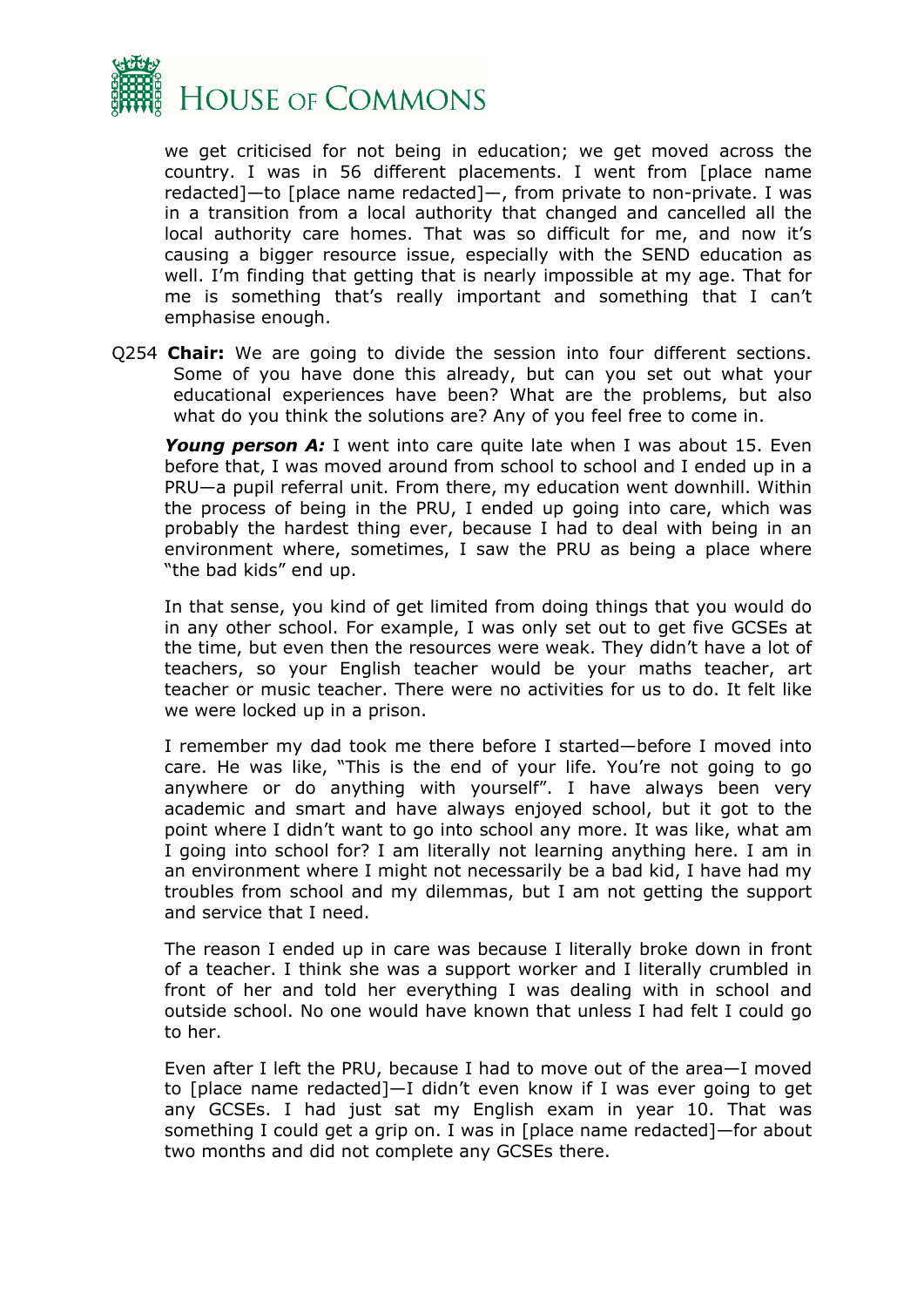

I then got moved to [place name redacted]—, which is not a diverse area. I was the only black girl in my class. It was hard, because I had moved from [place name redacted]— which is quite diverse and I had friends. There was no support with my cultural needs or with exploring the things that I like to do or even make plans or even achieve three GCSEs to get into college. I just remember I had to cram in about three months things that you learn from year 10 to year 11.

I managed to come out of it with six GCSEs, which I was happy with, but that was down to me saying to myself, you need to start bucking up your ideas now. You need to start working towards something. Even though I went through so many schools and so many regulations, I can now sit here and say I work for the Foreign Office and I work for the London violence reduction unit, but I don't feel that choice was made by social workers or teachers in my life telling me I was going to get somewhere. All I ever heard was, "You're in a pupil referral unit, that's it. You've ruined all your chances to succeed in life".

When you're in care, other kids look at you. When I was in [place name redacted]—, people used to say, "Why are you here?" or "Where did you come from?" or they were asking me about my hair; wanting to touch my hair and things like that. I never got support with those things and having to deal with everything all at once, and with education and trying to go to college and get these things, you have to grow up really quickly. As a young person, you shouldn't have to do that, no matter if you're in care or not.

I think the solution, to me, would have been if I had had teachers in my life who were actually good at what they did. I am not saying that all teachers are bad, but I feel like a lot of them—and a lot of support workers and social workers—get into these roles and don't actually have passion for what they want to do. I feel like, sometimes, it's just a job.

There needs to be other resources put into these services, where we can actually make children's lives better. Even if they end up in a PRU, they need resources in the PRU that can help them deal with their mental health issues and physical issues, and actually explore things that can help them not get into trouble. It's about early intervention rather than dealing with it after it happens. You need to deal with it before. I feel like if things like that were in place in my life before, and not so late in my life, I would have been on the right track earlier on.

**Ian Mearns:** Amazing. Thank you.

Q255 **Chair:** Would anyone else like to come in on that?

*Young person D:* Sure. Could you repeat the question please?

**Chair:** We are just asking about your educational experiences and what went wrong, but also for any solutions.

*Young person D:* I went into care pretty late—I was 16, I think—so by that point, I'd already sat my GCSEs, and failed quite a few. I lived in a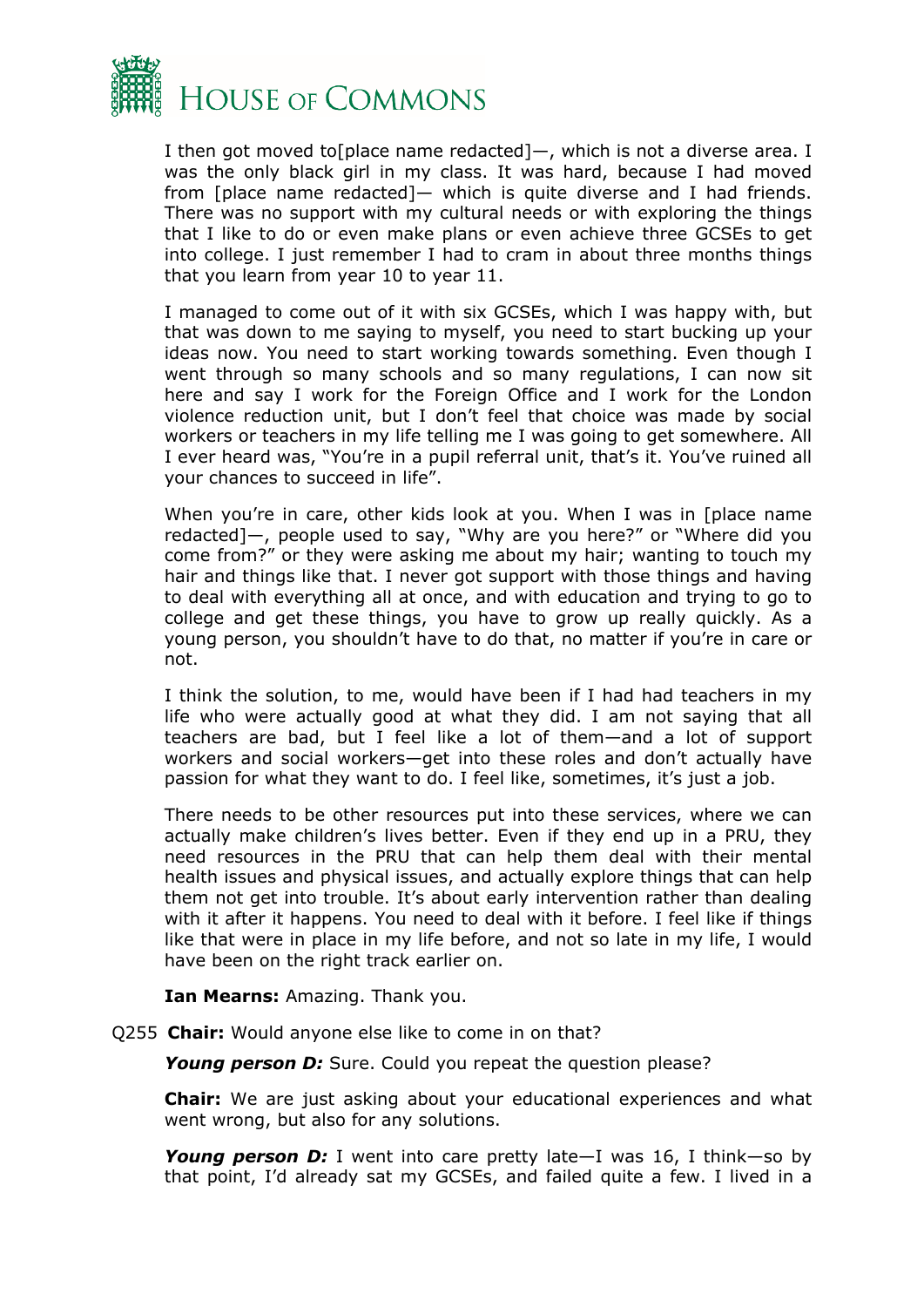

residential home, so I was expecting the support for further education, like colleges, to be pretty good, but it just wasn't. I study technology, and obviously quite a lot of the resources that you need to use to progress and learn the basic fundamentals were pretty much locked away because I didn't have internet access.

I am part of the HE academic board at my college, so I know about the statistics on care-experienced people, and the number of people that study under that; there is a pattern that they are either not tracked, or make up less than 1% of the college population. I'm one of the only students who is care experienced at my college, and I think that's wrong, especially when there doesn't seem to be a lot being done. Teachers aren't being trained about what to expect from a care-experienced student, or on progression into housing, independence help, and those sorts of things. It is just a bit grim. Overall, it was less positive than I would have liked.

**Chair:** Thank you. Anybody else, please?

**Young person B:** I was in care from when I was five years old so, like I said, I was looked after by a local authority. I was moved into different foster placements. Foster placements are not always the best place for a child to be; I didn't want a mum and dad, so children's homes were going to suit me best.

My education suffered because these placements are so poorly run. My placement, just before my GCSEs, got shut down by Ofsted, and I couldn't resit them anywhere else because I was in [place name redacted]—at the time. This was three months before I'd taken my GCSEs, and I couldn't go and sit somewhere else.

My transition into education was going into college. That transition—if someone went into a college right now and said, "I am care experienced," they'd probably only know because they'd got a bursary for them saying "care experienced". There is no way that they know much about us, so that is one of the things that really needs to be implemented. They have to take more responsibility. They have to. It's their job. It's their job to make sure that the education, health and care plan is taken care of. There needs to be a core person in every college who is made to deal with the care experienced—as Young person D said, there are not a lot of us, but giving someone that responsibility, which would mean that people could check in and make sure they're doing their job properly, would be one of my things.

*Young person A:* I definitely agree, because I remember when I was in care I was semi-independent, going to college, and I had to work—I had to pay my bills. I remember after doing the night shift from 12 to 6 having to then drive to college. I remember getting to college and falling asleep, and my tutor was like, "Wake up! Wake up! You can't be sleeping in tutor time or your class," and I was like, "I literally can't even focus." There was nowhere for me to go and just say, "I've got a lot on my plate. I'm literally having to play adult while playing student at the same time." There were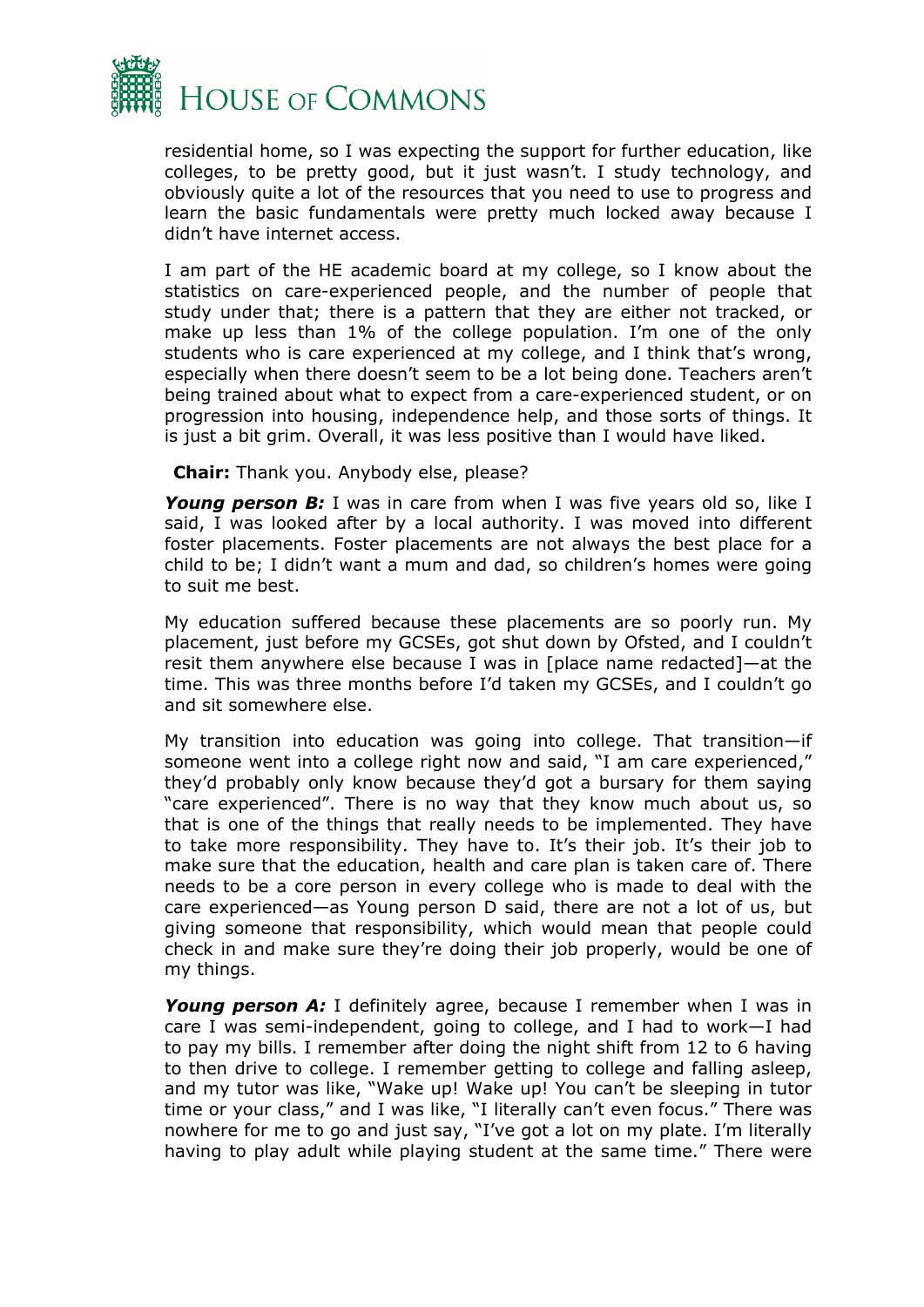

no resources for that. You literally just had to suck it up and be like, "Yeah, okay, I'm working." Do you know what I mean?

**Chair:** Carry on, Young person B, and then I will bring in Young person C.

*Young person B:* I am referring to a disability, as well as other things. Autism is being more recognised as we come into this year, I'm going to say. It is a later progression. Girls are better at masking it. So for me the experiences that I've had have been astronomical in the sense that it has happened in the last couple of years, when I've had to do my electrical qualification. I found absolutely no resources. There's nothing there, and because the local authority has not done my education, health and care plan—it has never been reviewed, even though the Government told them to do it multiple times—there is nobody with accountability. It should be mandatory for a single person in care to have an education and health plan. It doesn't need to be something you give funding for; it is there to provide stability—it is the core principles of treating us the same as everybody else. Something has to be done with that. With my disability, I am only finding out about it at a later stage. I can't rely on things, I can't go to secondary mental health services or to the doctor because again there is no corporate parenting—that has only just come out. That did not help five years ago, and there are people left behind right now. My point is, what will happen to those people you have already left behind? They will continue using your resources again and again because they have not had the correct support at the right time. That's something I am interested in.

*Young person C:* I just want to say that, aside from that, there's tuition and the amount of money given towards our education. For example, I have to move around quite a lot, so now I need the extra support, but the parents of a lot of kids my age I know pay for tuition—a lot, or most people actually. Tuition is good, but when you're in care and you ask for tuition, you get given a tutor who comes to your house, but a lot of times they're not properly qualified and they're not very good. I had a tutor, but I could not keep her because I was teaching her things. I said, "That's not how it's meant to work. You're meant to tutor me and teach me. There shouldn't be things that you don't know and I do. That clearly says that you're not going to be able to do a good job." I didn't say that to her, but of course I had to notify people that I needed a new one. That was last year maybe, but I still don't have a new tutor. They are in the midst of looking for one right now, but I feel that if more money was given to those type of things, to help kids in care, it would really help them to excel.

**Chair:** I will bring in Miriam to chair the questions on stability in education and she will bring in other colleagues who want to ask questions.

Q256 **Miriam Cates:** Thanks, Rob. One of the things that you said is how much you have had to move around. For kids who are not in care, most stay at the same school their whole time, so I was wondering, have you had any gaps in education where you have been missed out?

*Several witnesses:* Yes.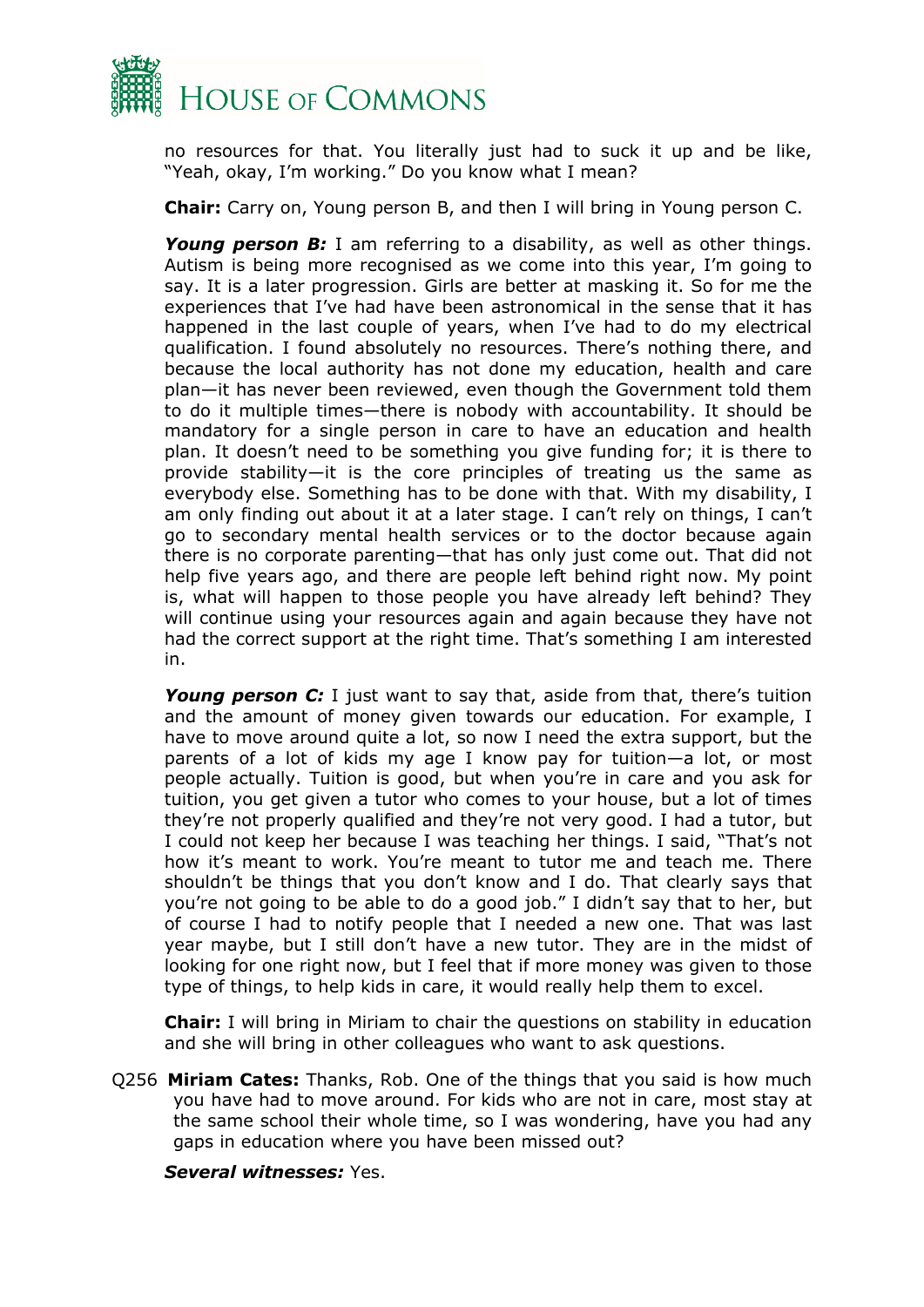

Q257 **Miriam Cates:** So you have missed out on learning. During those gaps, did you get given an alternative?

#### *Young person A:* No.

*Young person C:* I got moved for no reason from one of my foster placements when I was in year 8. That is when I got moved to [place name redacted]. I was doing well in school and in that school from September to February, but during the February holidays I was told I was going on respite, but I didn't end up going back. I got moved from there to that placement in [place name redacted], and ended up staying there until about the end of the school year, I think, until I got moved to my other placement, where I live now. Even then I could not go to school, because you have to apply for schools, so I could not start school again until year 9—

Q258 **Miriam Cates:** So you missed how much? A couple of terms of education?

*Young person C:* Pretty much. I really wanted to go to school, and I asked. What I was told, after asking, was that I couldn't go to school, but that the next best thing was to do it online on the computer. It was an alternative, but it wasn't school. It was a tutor, I guess, on the computer, but I couldn't interact, I didn't have a class and I was very isolated from everyone and everything I couldn't understand it easily because there were communication and wifi issues and all that. Then I asked for a tutor to be brought to the house, and one was. When I complained, saying that she wasn't adequate—she honestly wasn't—I got told that I was ungrateful, I should be happy and that they had gone out of their way to do this. I said, "I am not disrespecting her or being horrible." I just said simply that I wanted someone who will teach me the correct things.

Q259 **Miriam Cates:** Why couldn't they give you a school place, even if it was temporary?

*Young person C:* I asked that. They could have done, but I just feel like it would have been too much paperwork for them. When I asked why, the reasoning for that was, "Oh, we don't know when you are going to move to another permanent placement." I said, "That's fine, but for the meantime?" If you went down the road, there was a school five seconds away. I am sure they had places because it was quite a big school. I said, "I'm more than happy to go there, even if it's for maybe a month or so. At least I don't have to miss out on stuff." Because when I went back in year 9, everybody had already started their GCSEs. I had 30 minutes to pick what I wanted to do. That wasn't too much of an issue, but it was more of a thing that I hadn't learned all that fundamental stuff that they had learned prior, and I never actually got to catch up on that.

*Young person B:* I missed about two years of education due to the instability of moving placements. That was mostly because I don't think the local authority knew who I was half the time, if I'm honest with you. We would have the education, but when you moved property—I was in a private home, so that's £3,000 per week, so you can just imagine how much money goes into these private companies and I wasn't in education.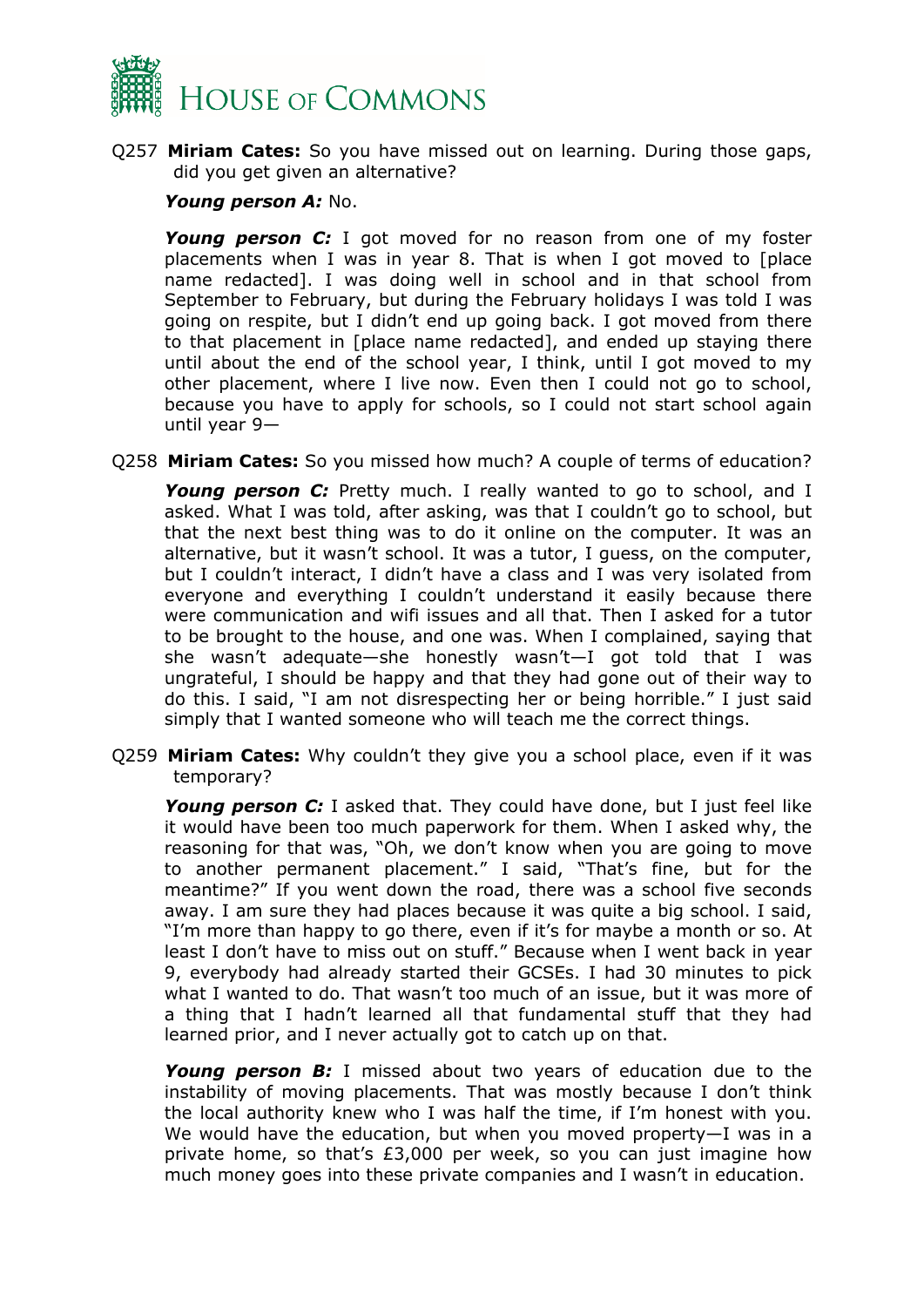

Q260 **Miriam Cates:** Was that two years in one chunk? Or was it over the course of all your different moves?

*Young person B:* It was from when I was five to when I was seventeen and a half, which was the time I was in care for, and it would be about two years overall. There was no other offer because I was in [place name redacted], but I was a [place name redacted] child. I was told that the funding wasn't there—"You're a [place name redacted] child, so [place name redacted] should pay."

Q261 **Miriam Cates:** So no tutor to your house?

*Young person B:* I think they tried to do it online, but this was going back maybe 10 years. I'm not saying that it wasn't there, but it wasn't there, or they just wouldn't provide it.

Q262 **Chair:** When you keep getting moved around schools, do any of you have any real choice or consultation?

*Young person B:* Never. It's only just come out that you can put the forms in.

*Young person A:* Sorry? What do you mean?

**Chair:** When you keep getting moved around schools, do you get any choice or is there any genuine consultation?

*Young person A:* About what school you move to? No. You just get put there, like when I moved to [place name redacted]. Year 11 is kind of the crucial year in secondary school, because that is when everything is meant to be tied up together, but I got put into a school that was like a care school, so every year was in that school. There were probably five or six kids, but there was year 8 kid, a year 6 kid, a year 5 kid and two year 11s, so I was very limited as to what I could do in that school, because they had to facilitate for every single year, whether that's primary or secondary school.

I wasn't interacting with kids my age. I was limited as my maths, English and arts teacher was the same teacher. There were probably about three teachers in that school. In a way, I saw it as both a benefit and a disadvantage, in a sense. Even though I wasn't in a normal school, because I was very independent I was like, "Yeah, okay, I'm going to get my GCSEs sorted," but a kid that's not like me, who is not independent and does not really want to have that change, is going to crumble. I have seen kids that have failed like that, you know what I mean?

**Chair:** Young person C, do you want to say something else?

*Young person C:* Before I got put into my new school in year 9, which wasn't very good—the Ofsted rating was good, of course, but what schools do beforehand is send away the naughty kids on a trip or they get kids to behave for an incentive. They will be like, "If you don't behave, Ofsted is coming. You will have to behave because if you don't you're not going to get this or that." So the kids are on their best behaviour and it's not exactly real, if that makes sense.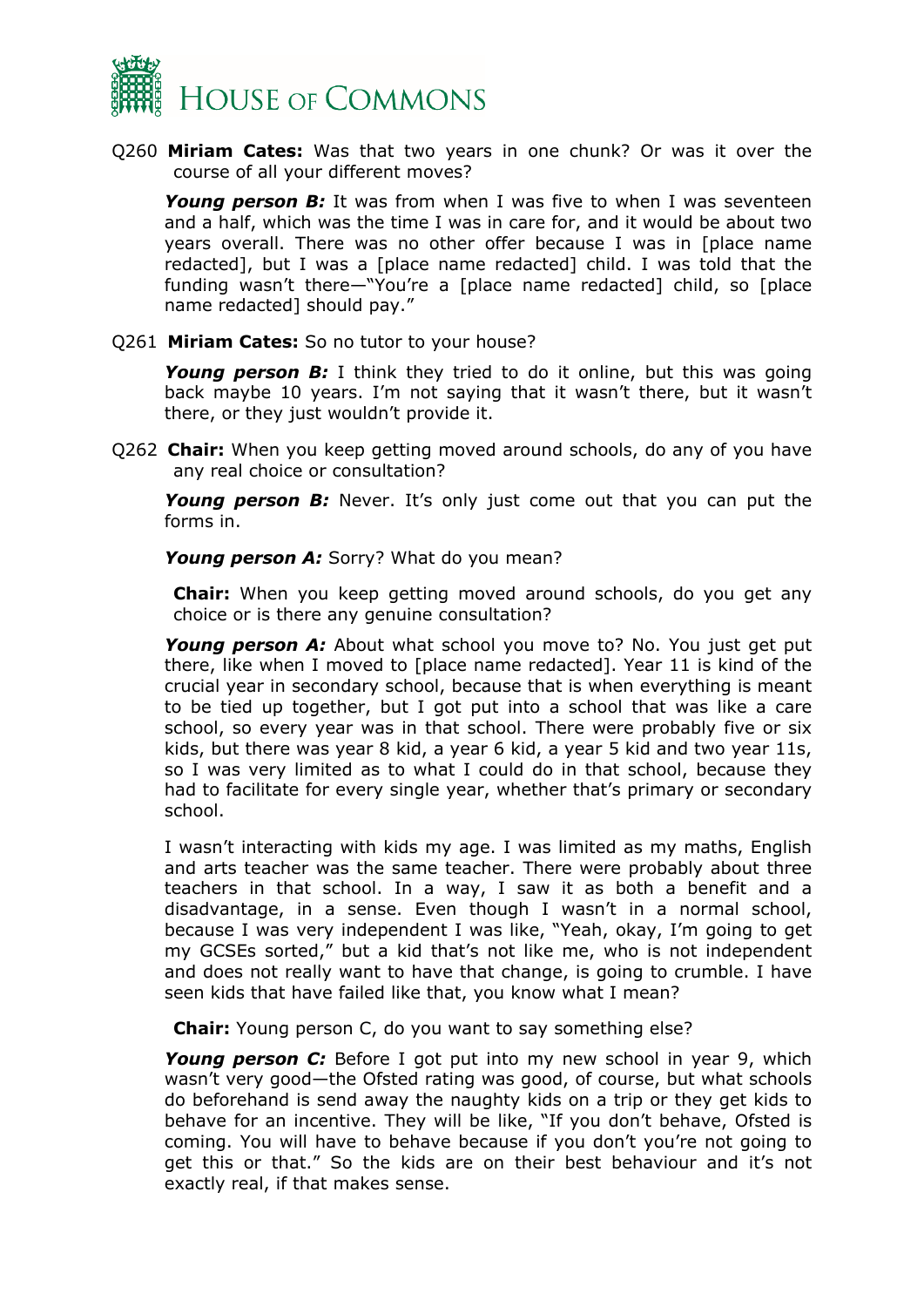

The school that I went to wasn't very good. There was a huge problem there. I would have liked to have picked what school I went to, because I had never even been to the area that the school was in before. I had never heard of the school or been told anything about the school. I just got told I was going there. I was like, "Okay. That's fine, but could you not find anything else?" Beforehand, I thought I had first priority for schools, and that was not the school I would have chosen. I got told that I didn't and that was the school that I had to go to because it had been picked for me and it was the only one that had space. I was happy to be accepted into a school and finally get to go to school. After that, I did question it, but I didn't complain too much. If I had the choice, that is not the school I would have picked. Even near that school there were far better schools that I could have gone to. I am sure they could have made an extra space for an extra pupil.

Q263 **Miriam Cates:** Young person D, you didn't go into care until after you had done your GCSEs. Did you get any choice about college?

*Young person D:* I already knew what college I was going to go to. I was quite lucky that I didn't move out of the city; otherwise I would probably have had different options and have had to make different choices. Yeah, I did have an option about what school I went to, but with the course, because of my grades, I didn't have a choice.

Q264 **Miriam Cates:** Final question from me: when you were in education, was it a problem getting to school on time every day and completing your homework—doing those normal administrative things? Did you get any support with doing those things?

*Young person B:* At 16 to 17 you would normally be in a care facility if you were going to college, so there is a transition period. I was looked after in [place name redacted]; the place was closed by Ofsted when I was 16. I went to another care home and they would take me to college every morning. You don't really feel it, because you are quite young at the time, but as you get a little bit older you can feel that you need to have emotional support as well. I was literally left at 17 and a half at the YMCA—just left. The college transition just failed completely; I had no support in completing that task with my whole heart.

Q265 **Dr Caroline Johnson:** I am interested in all this moving about. All of you have spoken quite powerfully about movement and the effect that it has. What causes all this movement and what do you think people can do to reduce the number of times you move and give you more stability?

*Young person C:* I think one thing is that there is a lot of abuse in placements. A lot of foster carers aren't checked properly before they become foster carers, and because a lot of the abuse goes on in the home there are no witnesses to say what has happened—it's your word against theirs. As you're a child in care you are looked at quite negatively a lot of the time, and because they are DBS checked what you say is sort of disregarded. You're told, "Oh well, we checked them beforehand. We used really good checks on them and they are fine," but if that was the case then they wouldn't do the type of things that they do, because they would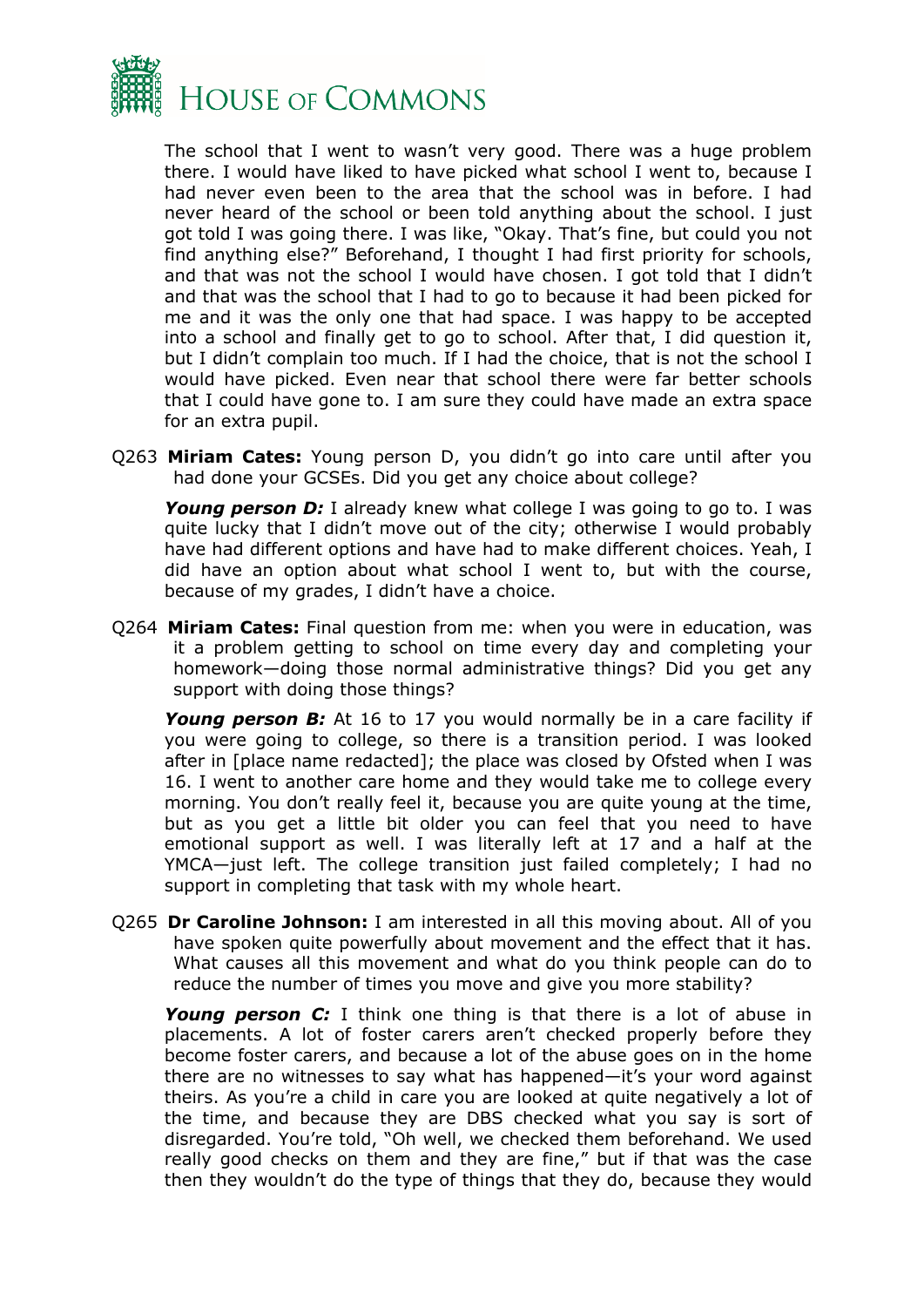

be generally good people. Some of these people are honestly very bad people. It makes you feel, "Maybe I am the problem. Is there something wrong with me?" It causes you to move around quite a lot.

Personally, for me, I don't accept abuse. Every time somebody would do something to me, I would report it and say I didn't want to live there anymore. There was one time when, I don't know what happened, but I just got moved. I was told something about the place not being checked properly—I don't know. Apart from then, every other time I have chosen to move. I would not have wanted to move if I was treated properly and with care and respect.

#### Q266 **Chair:** When you say abuse—has that happened quite a bit?

Young person C: Quite a lot, yes. If it is not physical it is mental, which happens quite often. A lot of the time it is not actually physical; I would say that I have only been physically abused or assaulted in a placement twice.

**Chair:** This is from other—

*Young person C:* Yeah. A lot of time it is actually mental abuse. As a child I would say I was quite happy; I did not have too many mental health problems. I have been to foster placements where you would think the people are the nicest people on earth—you honestly would—but living with them, they are completely different to how they seemed at first. That is obviously not my social worker's fault; I can't blame her because these people do put on a really good show. It just goes to show that the intentions of someone wanting to become a foster carer should always be questioned. I have even had foster carers tell me outright, when I was eight years old, "Young person C, we need you to stay. We need the money."

#### *Young person A:* Same.

*Young person D indicated agreement.*

Q267 **Kate Osborne:** I am quite shocked to hear some of what you said there, as an ex-foster carer. I know that the process that foster carers go through is very in-depth. What shocked me is that you said there, "I was only abused twice." It is awful that you would experience that at all. What do you think could be done in terms of ensuring that foster carers are better checked? What would you like to see put in place?

*Young person C:* Personally, I don't really think anyone is to blame, apart from the people who become foster carers for the wrong reasons, because I know how thoroughly checked they are. It's scary, because if they can really go through all that just to abuse a child or get money, it really shows how desperate some people are and what lengths they will go to. But I personally feel that what could be done are random checks. Obviously, foster carers are aware of when social workers are coming to visit, and they put up a show.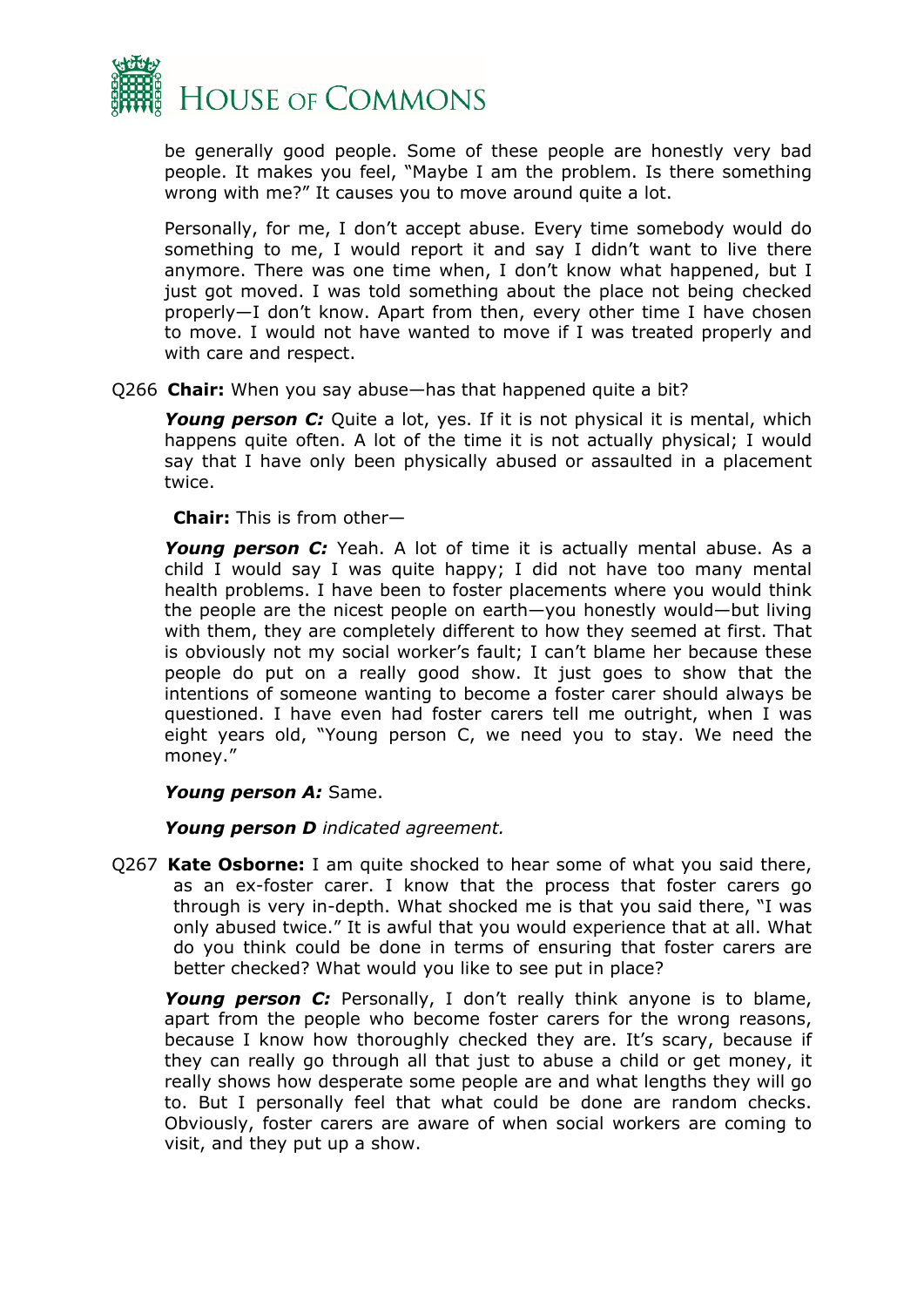

Also, children should be listened to more often. If a child makes a report about a foster carer, they should not be immediately disregarded, and it should be looked into. I made a report when I was, I think, 11 years old about a foster carer grabbing me by my wrist and physically pulling me. I asked her to stop, and she said no. I said, "You're hurting me," and I went and told my school. The police went and did a little search, but obviously there was nothing to prove my claims, because she had not left any substantial marks. I got disregarded, and the whole investigation just got shut down.

Q268 **Kate Osborne:** What about the support that foster carers get? In your experience, did you see your foster carers get support?

*Young person B:* They get none.

*Young person A:* On your question beforehand about what can be done, I know that in my local authority, they put young people on the panel sometimes when it comes down to picking foster carers. I have been on several panels, even when it comes down to social workers and practitioners.

I feel like it is working, because when I sit on a panel sometimes, I sit with a bunch of people who are within that work field. Sometimes the candidates that they feel are suitable for the role—I don't feel that they are suitable. I don't see the passion in them, I don't see the drive in them, and I feel like that is why we end up with foster carers and social workers who are not actually passionate about what they do but just want to be in that role or are doing it, like Young person C said, for the money. I have been in a placement where a carer has literally said to me, "I need my pay cheque from you, so you need to stay here."

I think we should be putting young people on the panel—young people who are suitable and who have been through the experiences that we have been through—so that we can ask them questions and see if they match with how we feel. At the end of the day, a lot of foster carers might not have experienced the things that young people have gone through, but if I do not see that you are able to support a young person or to give me proper answers on why you want to do this role, you should not be in this role. You might have a clean DBS check or whatever it might be on paper, but if you are not actually full of passion to do the role, I don't think you should be there.

We should have young people on the panel, and I also feel that foster carers should get some type of support when it comes down to the children they have, because, again, each child is different. You are going to experience different young people. I feel like sometimes foster carers might or might not get an attachment to the child, and sometimes you have to go into that. Like I said, I was very independent, so I didn't want a foster carer. A care home was best for me, because I did not want a family as such.

**Kate Osborne:** Thanks, Young person A.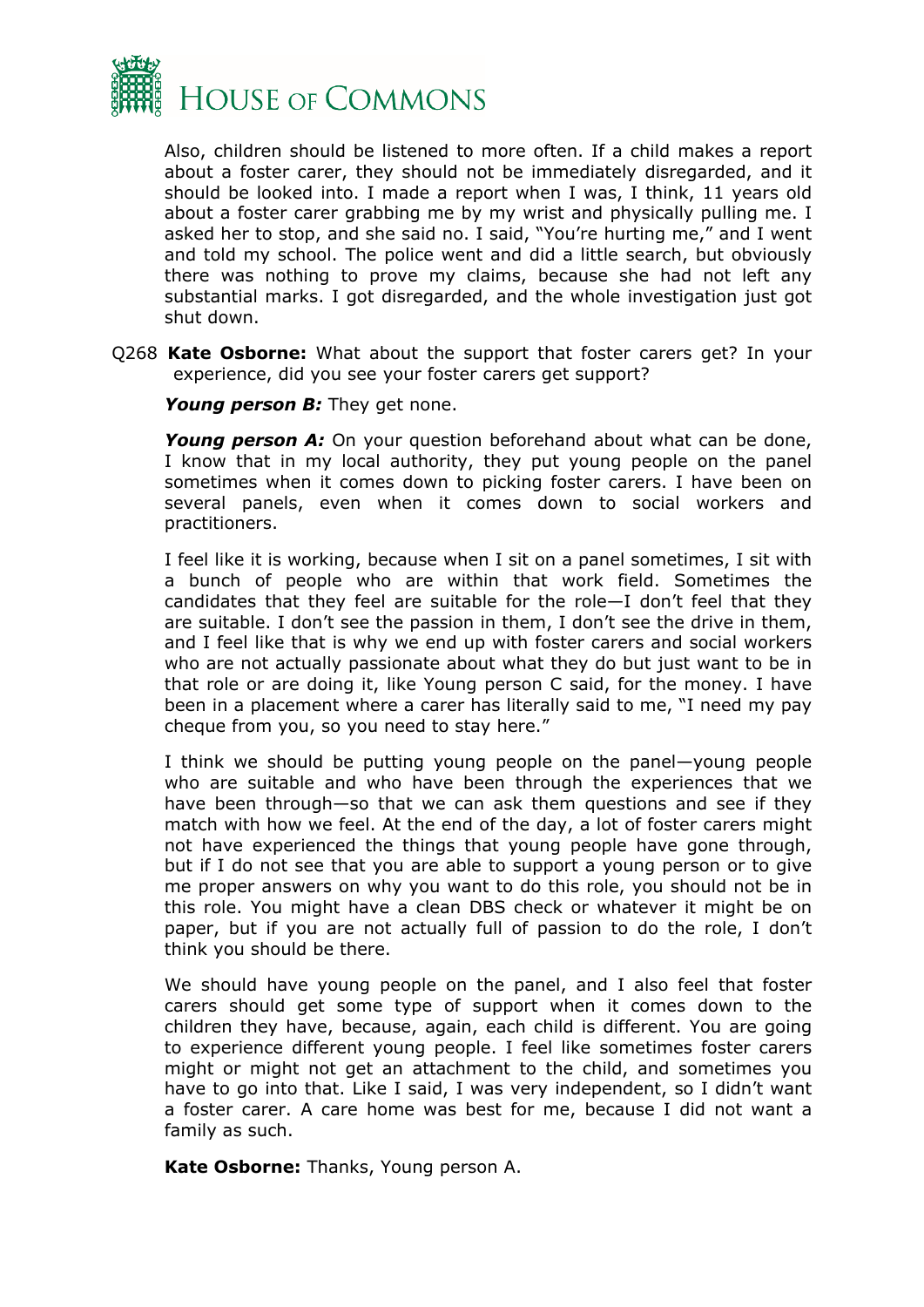

*Young person D:* Going back to that same question, many of us in this room have experienced being in a foster placement just for the monetary benefit of the foster carers. I don't think that that should be on offer. Foster carers should be in a position where they can support a child without being paid for it. That might be controversial, but I did not want to feel like a cash cow, and yet I was.

*Young person C:* What I was surprised to find out is that a lot of the money they get given is to go towards the child. Yes, they do get paid quite a bit of money to look after the child, but a lot of the money comes from what the child needs. That comes down to the clothes, food and water they use, as well as electricity. It is a contribution towards that, because having an extra person in your house is costly. However, a lot of foster carers do not use it for the right reasons.

Again, linking it back to education, I feel that loads of things like that cause a breakdown in placements, which, again, causes a breakdown in schooling, because you have to go. If you have to move, say, I don't know, halfway across London, you can't attend the same school. It's nearly impossible. So, I feel like if foster placements—not just foster placements, but places in general—were more equipped to just keep kids happy and stable mentally, then there would not be so much of this movement within schools.

*Young person B:* On that point, foster carers do an amazing job, the majority of them. They do not get any support. You might go for a year of getting all of that stuff, but you have nothing. A young person comes to you and, again, with stuff like myself, I was constantly put in restraints because maybe my disability wouldn't allow me to understand a situation properly. How can the foster carers know that? Are they ever trained? I have never seen that. You do pay a lot of money for these facilities or placements or whatever to help you. There's nothing there. You drop a kid off and they give you 10 minutes to meet each other with your social worker. Occasionally it might be another carer, whatever it is. Then you're gone and you have to deal with that person. You don't know them. It's so awkward.

Could you imagine waking up in the morning and you're in a different place and you're like "Oh my"? I don't even want to go down for a drink. Even now, I stay predominantly in my bedroom, because that is what I'm used to. That's my room; that's where I am. So for me, they need constant support, making sure that they— They can be our voice too. I really do champion good foster carers because they are amazing, and they do great jobs—most of them, the majority. But yeah, they need people around them to help them. They need education—things to make sure that we are going into education—and they can be our voice.

**Chair:** I am just going to bring in Ian.

Q269 **Ian Mearns:** It seems to me that the evidence that you are giving us this morning will form part of our report. Although it will not ascribe individual names, it will be part of that evidence base. It seems to me that each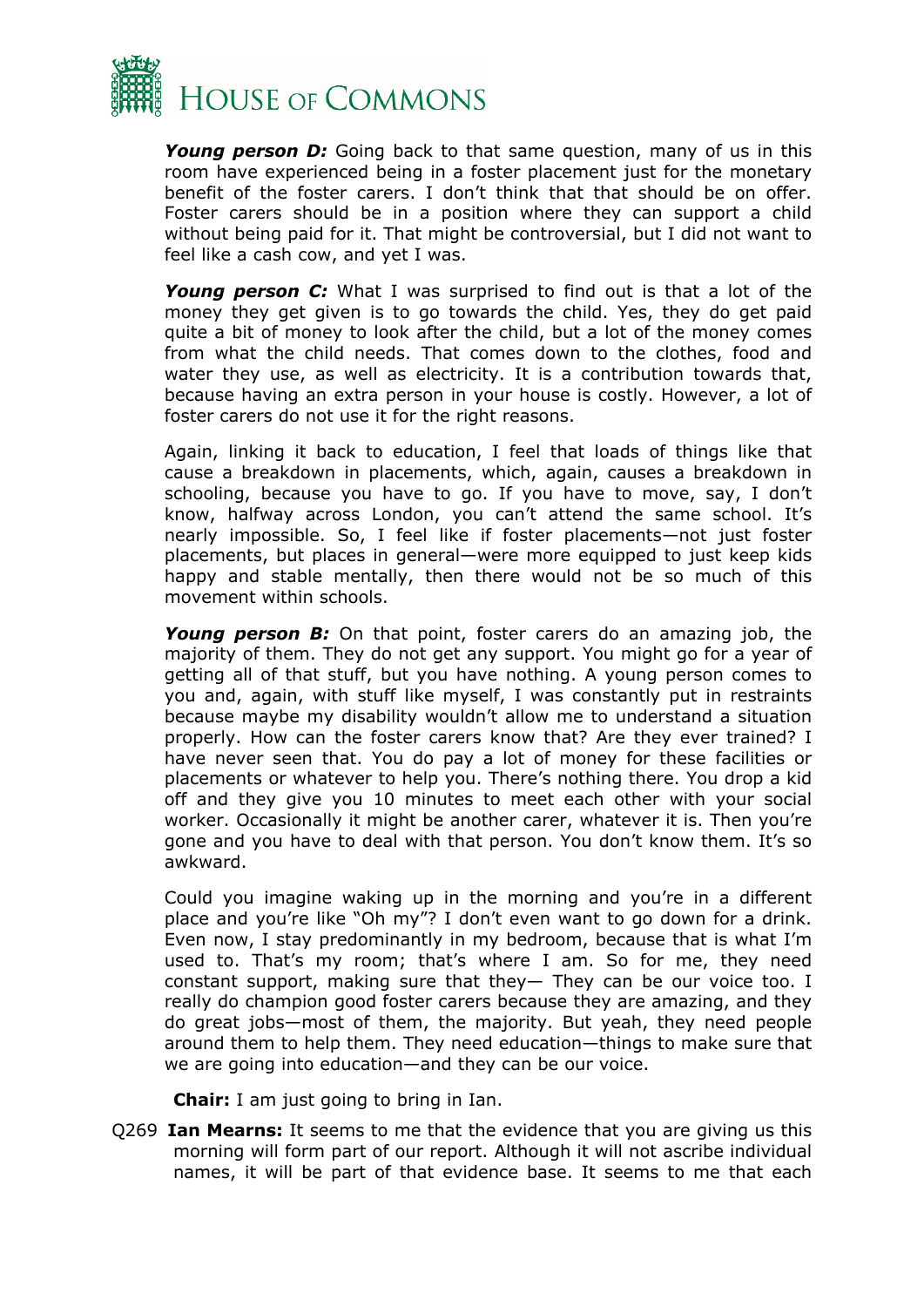

individual story that you have would actually make in itself a very good and powerful case study to include within the report. I am wondering whether there is some way we can facilitate that. A case study on each of you—if you are willing to do that—would be really powerful in terms of the evidence and the recommendations that we can put to the Department and to Ministers.

Young person B, going back to your experience in college, it seems to me that you had a very poor experience in terms of the way in which the college was able to care for your welfare needs—your pastoral care within the college setting. I know from personal experience that there are other colleges in busier urban areas where they are better at doing that and have a better understanding and have more youngsters coming from care settings through their books and through their classes on a regular basis. I am just wondering whether your personal experience is basically down to where you were and the location you were in and, therefore, the social mix that you were in as well.

*Young person B:* I went to college at 17 and a half and re-entered at 23, so I have two periods of transition, both in the same local authority and both with the same college. They still knew nothing about me, other than that, "We can have a bursary." There is no—I am not sure what goes on in the colleges, but they do not know anything about it, especially in my district, [place name redacted]. I don't know about anywhere else. You are managed by the local authority but then you have this "corporate parent". The education don't know what they're doing, the housing don't know what they're doing, and the GPs don't know their role. So you tell me who's micromanaging that? Nobody is. There is nobody.

You have to champion us young people to come in and volunteer and be those people next to those social workers and next to those community people—to be that person. We can do that. We volunteered, we come here; we want to make change. That is how I would say to go into your primary schools, your secondary schools and your colleges, to try and give back experience to somebody at the college so they have a core person to go to.

Q270 **Ian Mearns:** I have been involved from the local authority perspective before I was an MP. Okay, some of my experience goes back a number of years, but it did seem to me that social workers in particular were much more interested in the care aspects of looking after the welfare of the young person and making sure that they were physically being looked after, but many of the mental health and in particular the educational aspects of that development were not really being concentrated on. That might have changed in many places over a number of years, but I am sure that there are still some bad examples out there.

*Young person B:* It is such a postcode lottery.

**Ian Mearns:** Absolutely—I am sure that it is. Young person C, did you want to come back in?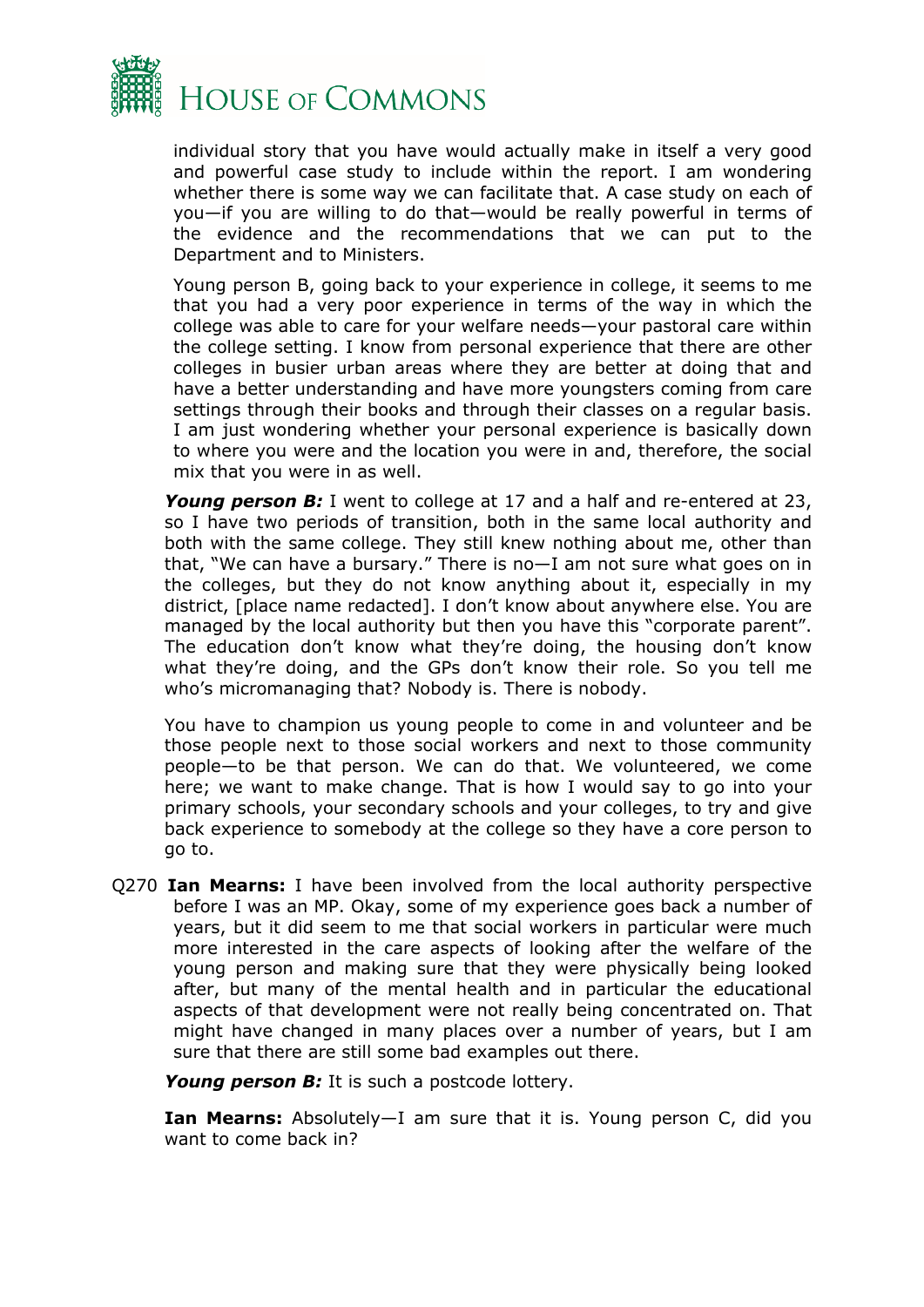

*Young person C:* I just wanted to ask something. I heard that ever since the Labour party has been out of power in the country, university for children in care is not 100% free, which it was in the past. Is that true?

**Ian Mearns:** University?

*Young person C:* In the past, when the Labour party was in power, university for children in care and children from disadvantaged backgrounds was either cheaper or free, but from what I know, that is not now the case. Is that correct?

**Ian Mearns:** I must admit, I do not know the technical detail on that.

*Young person D:* It is not free any more.

**Ian Mearns:** I do not think it was.

**Kim Johnson:** But it was cheaper because there was not £9,000-worth of tuition fees, and you used to be able to get support from local authorities in the form of grants. That is what happened back in my day.

**Ian Mearns:** To be fair, though, Kim, we let the cat out of the bag by introducing  $£3,000$  tuition fees, which is much to my regret and has been ever since.

**Chair:** There are grants, though.

**Kim Johnson:** There used to be things such as the education maintenance allowance for young people, particularly those from more disadvantaged communities, who were able to get £30 a week to help with transport and other things.

*Young person B:* Who knows that, though? Who knows about the bursary? Who do I go to? If we can apply for different bursaries, where do we go to apply for them? I do apologise Patrick; did you want to say something?

**Patrick Ward:** Your local authority, as you have alluded to, is your corporate parent. Any decent local authority should make sure that you can go to university for free. They should be providing that. That is the responsibility of a local authority, as it is with any corporate parent. You should never be told—no one in care should ever be told—that you cannot do the form of education that you have chosen because of costs. They need to make the costs available.

I thought your points were brilliant, but I want to pick up on one thing in particular: the idea that someone said you should be grateful for something. You should not be grateful; these are your rights.

*Young person C:* That's what I said.

*Patrick Ward:* We work for you. We should be grateful that we are getting the opportunity to do it, and part of that is ensuring that you get your choice of education and that you are not charged for it. That should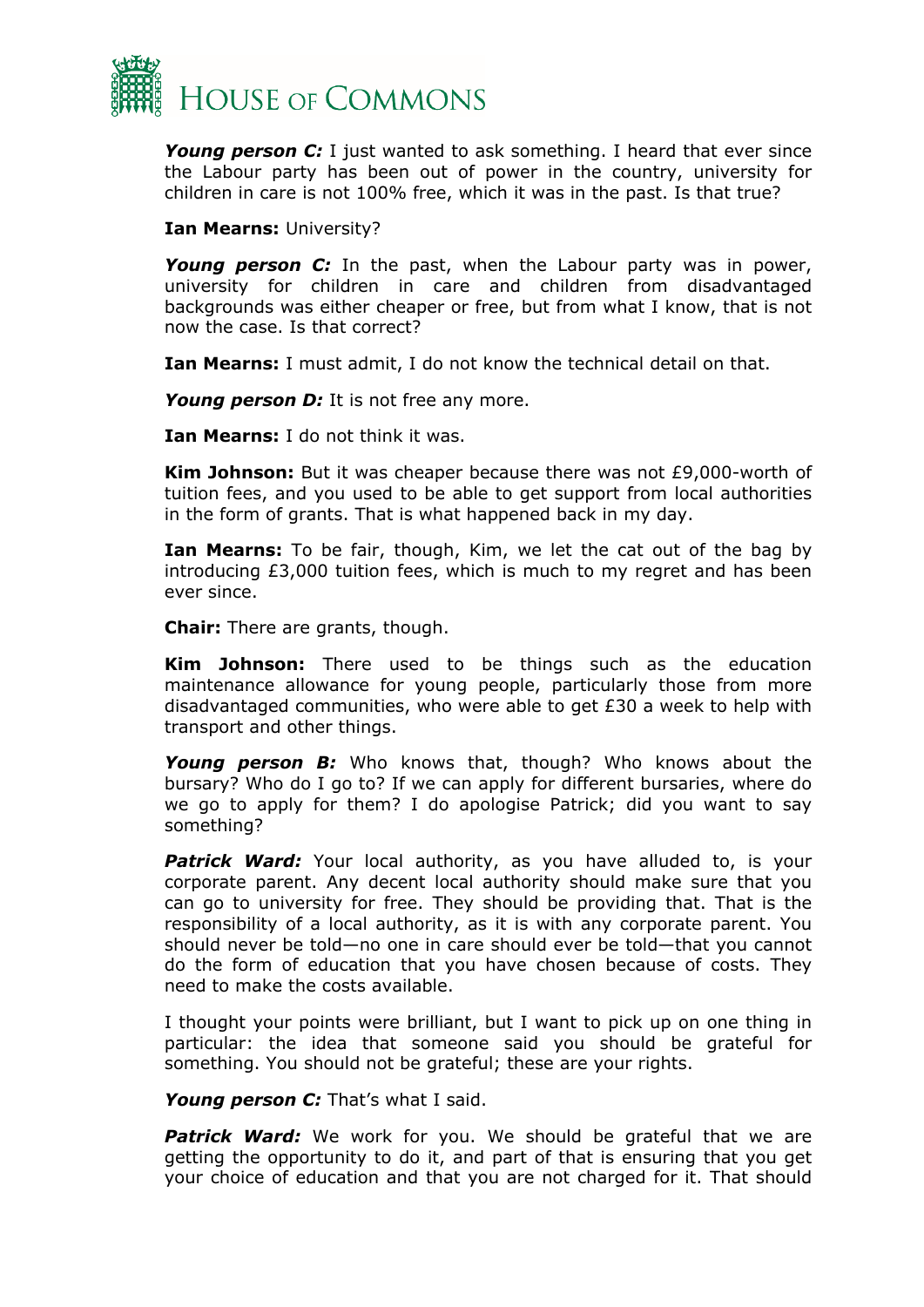

be the commitment of anyone in my position, any of my members nationally. I would certainly support anyone who tried to demand that right from their local authority.

**Ian Mearns:** It is too late for those of you who have been through the system, but from Young person C's perspective, for instance, the local authority from which you originally came has corporate parenting oversight and a virtual head. They are the ones who should be helping you through this whole process.

**Chair:** Just to be clear, the UCAS website says that there are grants for care leavers.

*Young person B:* But then you have to wait five weeks to speak to a social worker who might forget about you because they have 50 other case notes on there.

*Young person A:* That is literally what I was about to say. Coming from [place name redacted], I know that social workers are under a lot of strain when it comes down to how many cases they have for young people. That then becomes—I do not want to say the word "excuse"—a way for them to say that that is why they do not communicate with you often, or the kids that are seen to be independent do not get checked up on every now and then; they just get left to their own devices.

Not once did anybody tell me about any charities that could support me when I was in school. I didn't even know I could get a bursary in college, so when I first started, I didn't get no money. The money that I was working for when I was doing my night shifts was paying for that. I even got myself a car because I needed to, as I went to college in [place name redacted]and was placed in [place name redacted]. I never knew about all of those things until people I started meeting from my own friendship groups at college were like, "You know can get money for uniforms for work? You know you can get a bursary for your lunch at school?"

Not once did my social worker tell me that. Now, when I have gone to her and said, "Where was I meant to get this information from?" she is like, "I'm so sorry. I was meant to give you an information pack about these things. I just have a lot of cases on," and stuff like that. I understand that, because they do get a lot of cases, but I feel that, again, maybe local authorities need to put things in place so that their social workers are able to have more resources—so they are able to actually take care of their cases, because, yes, I might be very independent, and I might be able to get by, but at the end of the day I am still a looked-after child. I am not an adult yet. I shouldn't have to deal with the fact that, you know, because I am working I can take care of myself. No. I wouldn't have been able to find out about Become unless I had joined youth groups that gave me the information. If you are a child who is not open like that, how are you ever meant to know?

**Chair:** Young person D, you wanted to say something.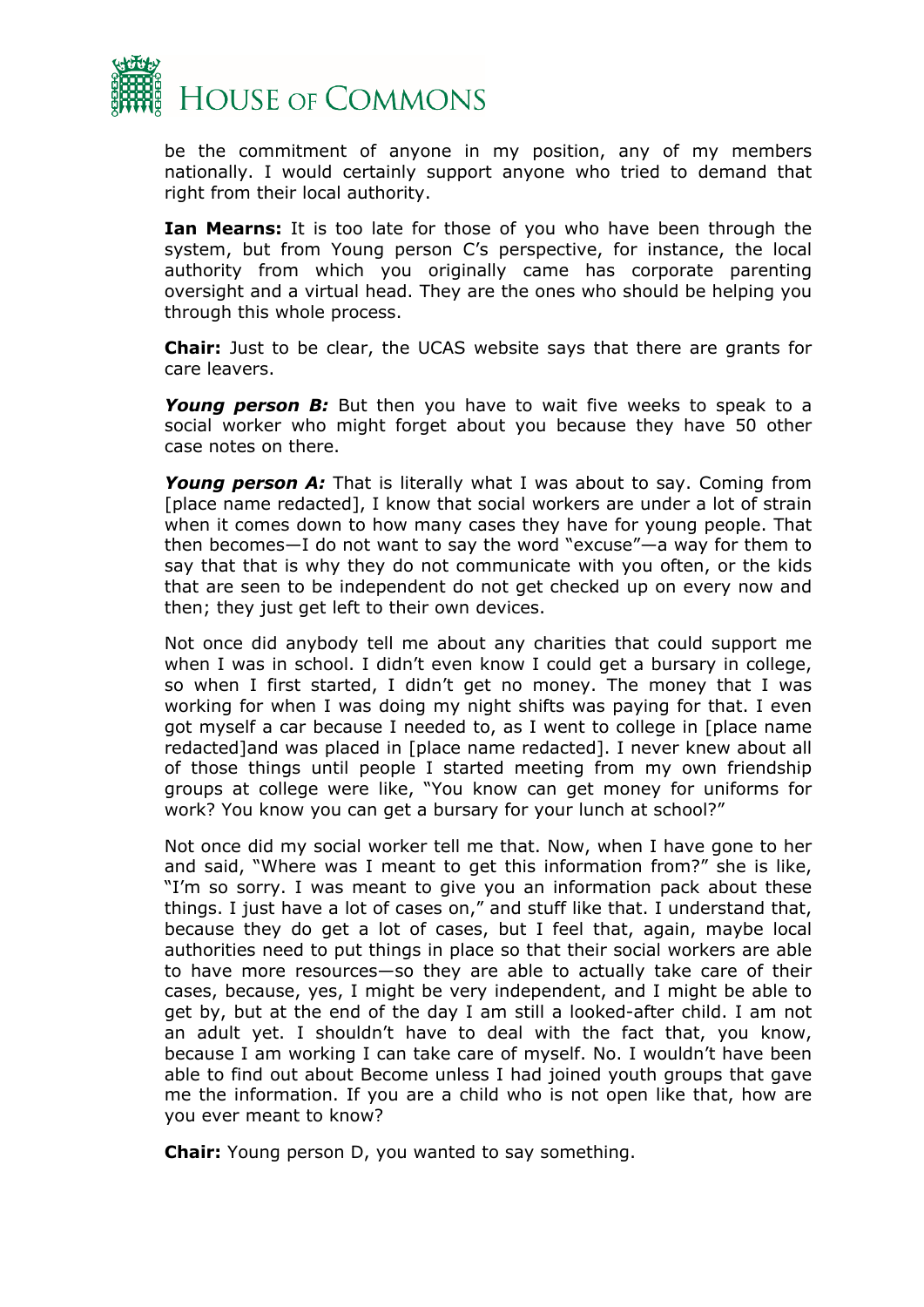

*Young person D:* I have a couple of questions. In my local authority, we have something called the pathways team. Do you guys have anything like that in your areas?

Q271 **Ian Mearns:** What does it do, Young person D? That's the thing.

**Young person D:** I was expecting this to be a nationwide thing. Because it is not, I think it should be. Essentially, when you turn 16, they help you gain independence. You have taster flats or trainer flats, which I think some people in this room have had. When you are going to education, they cover your rent and give you various bursaries and stuff like that. I am surprised that that is not available nationwide. I think that is something that must change immediately.

Q272 **Chair:** Patrick, do you know about this?

*Patrick Ward:* Yes, I do. I know your area very well, Young person D. You are fortunate—you come from an area where there is excellent provision for this type of thing. What you are talking about is not available nationally and it should be. I think a lot of what is being spoken about here is that things can be a bit of a postcode lottery. What is good in one area is not good in another. If it is good enough for children in your area, it should be good enough for children in every area, right? Absolutely.

**Young person D:** I think there is a problem with the pathways team in general, in that it is not consistent and there are failings in it. It was just by chance really. When I started my game development course, there was another lady on that course who was also a care-experienced person. Her experience with the pathways team was completely different to mine. Her pathway worker was unsupportive. She wasn't given help to get into independent housing. Because of it, she had to quit.

**Patrick Ward:** It is our job to make the system work for individuals. It is not the job of individual children to fit in with the system. It is back to this idea of not being grateful. We have got to make it work for one individual, then change our service to make it work differently for another individual.

Q273 **Chair:** Young person D, do you mind me asking which council it is? If you don't want to say, that's fine.

*Young person D:* Yes, sure. It is [place name redacted]City Council.

Q274 **Tom Hunt:** I have a specific question about special educational needs. Young person B, you referred to having had not a positive experience. It is a question for all of you. First, if you don't mind saying, do you have special educational needs? If so, how has that influenced your experience and to what extent do you feel as though you have got the support you have needed throughout your experience?

*Young person B:* I am currently waiting to get tested for autism. This is something that has probably been known to me for a long time, but being a female, masking it, it can come across to other people differently or can present differently. I cannot get into secondary mental health. The GPs literally hate me because I have no rapport with them. It is absolutely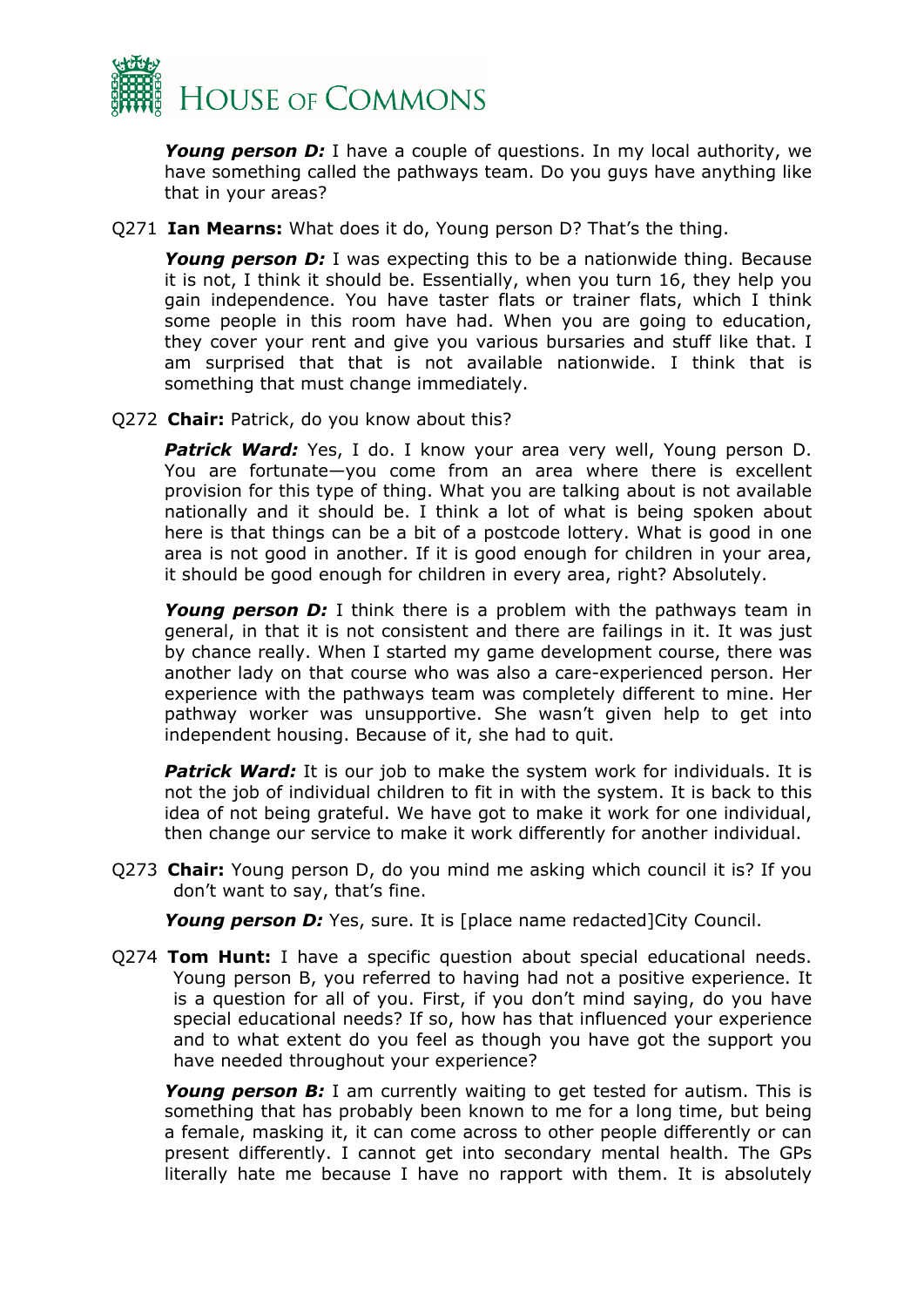

disbarring. You go to a college, and you haven't got an education and health plan, because the local authority hasn't done it. You are kind of left with nothing. Where do I go to get that assessment so I can help myself in the future to get skills that I can use for my electrician job? Because the skills I am good at I can do. That is one of the most frustrating things that I can say to you—that I still haven't got my education and health plan.

#### Q275 **Tom Hunt:** You never had one?

*Young person B:* I had one—they just didn't do the transition.

#### Q276 **Tom Hunt:** So you lost it.

*Young person B:* Well, it's not lost—they just didn't do it. Leaving care, they didn't do it. They didn't transfer it. I am still waiting. That is from 16, and now I'm 25. And I have a complaint going through. This has been 18 months that I have had my complaint. I can't get my case files. They have lost most of my files, and I still can't get my education plan. There is nowhere for me to go and get funding to get this assessment, which by the way takes about 18 months. You are sat there being criticised at every angle—"You're on your own, you're 25." Well, I'm sorry—I was, you know, 24 one day before my birthday; I'm not going to be changing in one day. If you haven't done your job, you have a responsibility to keep. They haven't done it, but there is no responsibility. My local authority has been told many times by Ofsted, but Ofsted doesn't even matter to me. They can go in and read the paperwork—that's it. Even if they speak to us, they don't value us.

**Young person C:** I just want to say that schools don't really help with mental health. They don't consider that kids in care might have different mental issues, but they don't accommodate them necessarily.

Q277 **Tom Hunt:** That is a very important point, and something that I was going ask about a bit later on. In terms of special educational needs, you had a plan, Young person B, but that did not involve your being diagnosed for autism or not.

*Young person B:* No, because statistically it is more coming out now about autism in females. The way I would present is very much agitated. I just didn't understand what was going on because I was moved so many times. That can present in a different way. And no, it doesn't happen. Even on leaving care, they will not handle that transition at all. That was when I was in college, when I went back into education. There was nothing there; there was no connection. They would say, "Apply to a charity" because I needed a laptop. Why am I applying to a charity? You are technically my parents. I needed a laptop to do my work, because it was just at the start of coronavirus, but they wouldn't have it. I had to wait six months to get funds from a charity. That is the kind of things that we are dealing with. There is no way that GPs will take any responsibility, unfortunately.

Q278 **Chair:** The care home wouldn't give you any laptop?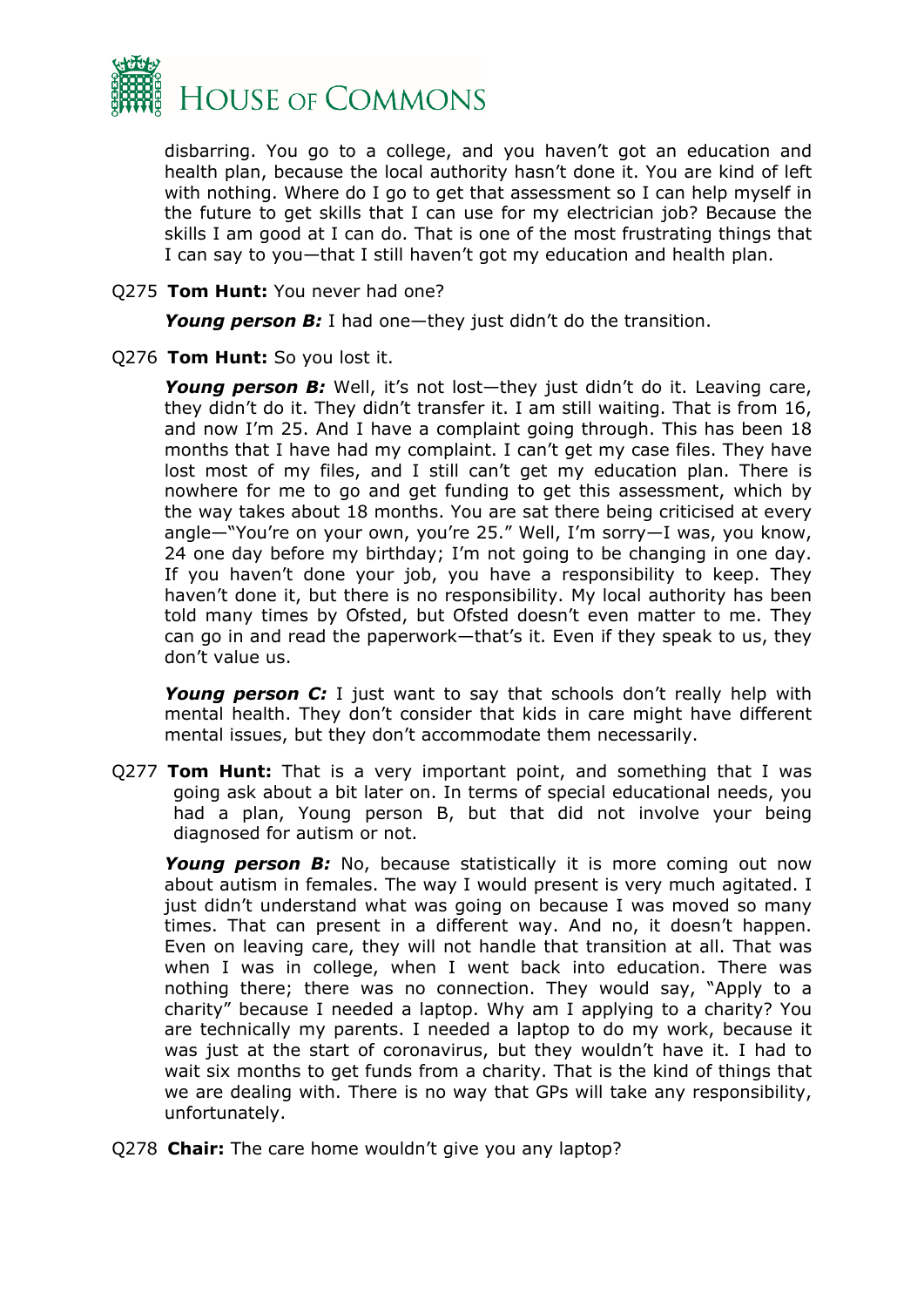

*Young person B:* We were in private care homes, so again it is different. They don't risk assess it. You see a social worker, maybe on a statutory visit if you're lucky—

Q279 **Chair:** They wouldn't give you a laptop or a tablet to work on. Is that what you are saying?

*Young person B:* No, well not when I was there, and not when I applied for it two years ago.

Q280 **Chair:** You asked for it from them?

*Young person B:* I needed it. I needed the 18th wiring edition, which is something that I need for my course. They refused it.

Q281 **Chair:** When you asked them, what did they say? Why wouldn't they give you one?

*Young person B:* They said, "There's no money. There's no money left to spend," and they helped pay for my rent at the time. At the time universal credit was not supporting looked-after children in that transition. It ended up local authorities taking it on. There was something wrong—there has always been something wrong with UC, but that is another subject. Again, you couldn't go back to education on UC. That happened two years ago; it has changed now.

**Chair:** Thank you. Before I bring in Young person D, I am going to bring in Kate—you have finished, Young person C, have you?

#### *Young person C:* Yes.

**Chair:** I am going to bring in Kate, and move on to the next bit, but hold your thought, Young person D, because we will bring you in.

Q282 **Kate Osborne:** I just want to ask about your future ambitions. We know that young people in care struggle to stay in education and sometimes have difficulty in going on to further education or into training. I just wondered if you would share with us your thoughts about the direction in which you see yourself going and what problems you have, or possibly foresee, in achieving that?

*Young person A:* For me, future-wise, my ultimate goal is to be a TV and radio presenter. Music and radio have been my whole life. I remember when I came back from [place name redacted] to college, I literally said to my local authority, "I'm not going into another foster placement. I'm not going into another care home. I want to be in a semi-independent flat, because I don't feel that any of them have worked for me. I have worked better by myself." I made my demands. I pretty much just kept on running away until I got what I wanted. I got my flat, went to college, studied radio. Now, to be fair, I have had a few appearances on BBC and ITV and I have my own podcast, and I am now a radio presenter for a volunteer station, a urban station. They remember when I was in college, I was the first student to ever have an urban radio show, because my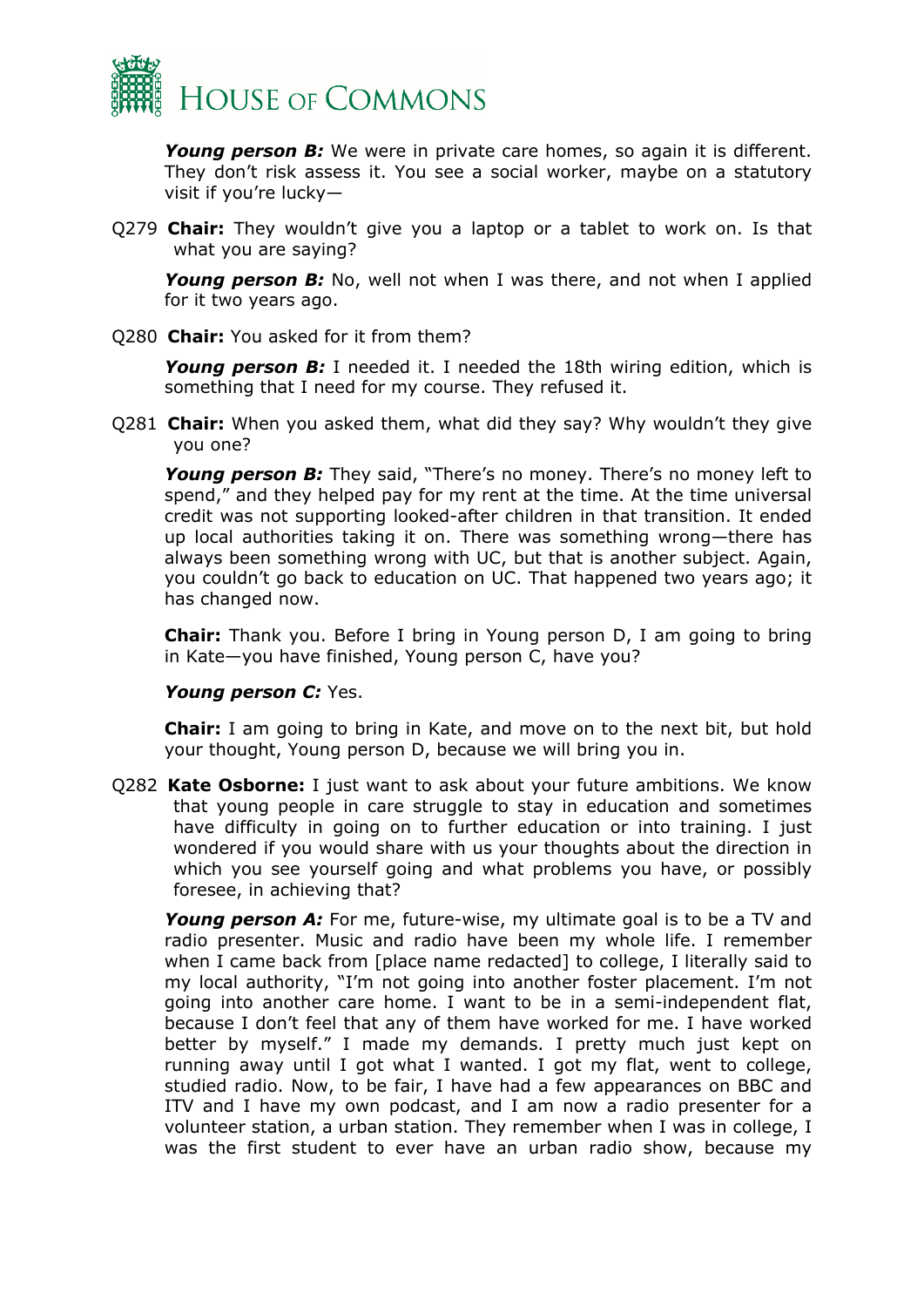

college wasn't very diverse, so it was something new that I was bringing to the table.

As my journey has gone on, I have also found love for working with young people. That is why I work with the Mayor of London's office and the London violence reduction unit. That has literally turned my life around for the best. They have made me realise that there are some people out there who actually want to see young people win and do well for themselves. They're constantly giving me hope that I will be able to achieve the things that I want to achieve, whether that is in media or starting up a business to help young people.

Q283 **Kate Osborne:** It's great to hear that you are getting that support and encouragement. Earlier on, you said that there were people around you who were telling you that you couldn't or wouldn't achieve. In what environment was that happening? Who was saying that to you?

*Young person A:* School. I got manage-moved a few times when I was in [place name redacted]. My grades were good. I can hold my hand up and say that I was definitely a troubled child, but that was due to things that were going on at home: my parents were divorcing; I ended up with my dad, and that is ultimately what put me into care. When I went to my first managed move, the headteacher literally said to me that I would to end up in this drawer; she had this drawer of kids in her school—the females ended up pregnant; the boys, or some of the females, ended up in jail. She told me I would end up in this drawer once I left this school; if my behaviour didn't improve, I would end up in this drawer. She accused me of stealing a girl's phone. I was the new girl, and apparently because I had problems at my other school, I was seen to be the culprit of the situation, even though I never did it. I was quite angry at the fact that I was being stereotyped, just because I moved from a different school.

It ended up with me being excluded, and I moved into a PRU. When I was in the PRU, it was literally said to me, "This is it. You're not going to get better out of this. You might as well just complete it, deal with what you have to deal with here, and that's it." There was no pathway plan for what I could develop into. I would never have expected that, five years from that day, I would be working at the Foreign Office or with London's violence reduction unit.

Q284 **Chair:** How did you get your placement in the Foreign Office?

*Young person A:* There is a fast-track scheme. There are opportunities for care leavers, but it is whether they have the knowledge to find them.

**Chair:** What happened?

*Young person A:* I was working with a group called [name redacted], which is under [place name redacted] $F$  Council. That is where I have my panel meetings with social workers and stuff. A lady there—I think she's a job adviser—said, "There's a fast-track stream for care leavers at the Foreign Office, and I think you should apply for it, because you'll be good for it." At first, I thought there's no way that I'm going to get a job in the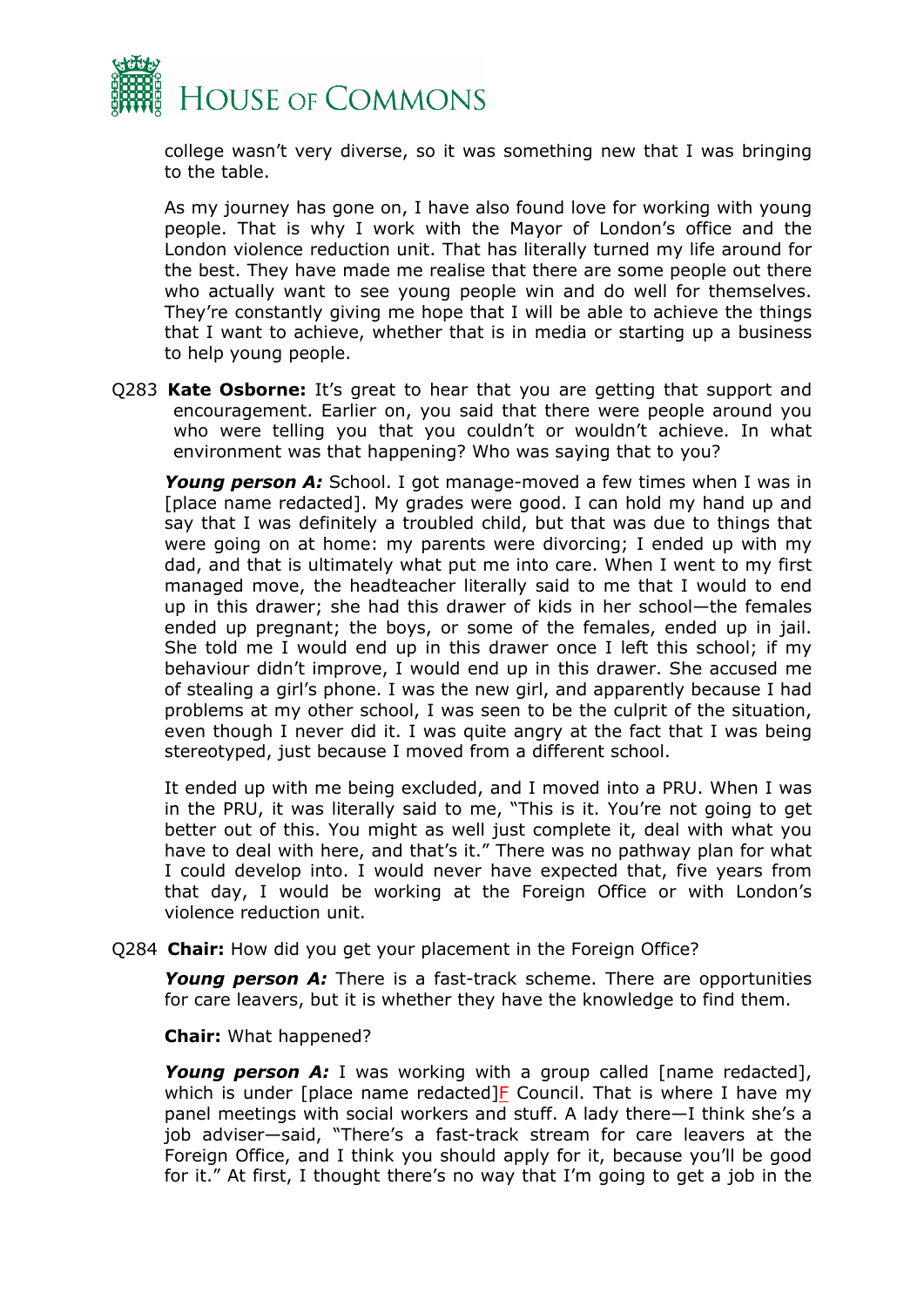

Foreign Office—me! I work for Tesco.com; I don't know anything about the Foreign Office at all. She said, "Just apply for it—just do it."

I remember sitting and doing my application, and I said, "If I get through to the first stage, I will take it seriously." And I did. I remember going to the big Foreign Office building, and being like, "Woah, this is crazy!" I sat in my interview, and my hands were sweating. Then I got a call. It was when covid first happened, so I wasn't able to go into the office when I first started; I had to do it all from home. They gave me a job in travel advice, and since then my contract has been extended. It was great. I have said that to young people I know who want to get a good job. It pays well.

**Young person D:** Before I go on to the points that I was going to make, that comment about your teacher—with the pictures of the men and women—kind of felt like a stab through my heart, as a young parent myself. That's awful.

*Young person A:* I know. It goes back to how I am as a person. That is what's driven me to where I am today: I am going to show you that that's not what I'm capable of. But again, I could have crumbled at that point; if I was a young person who was able to break down, that could have been my life there and then.

**Kate Osborne:** All credit to you, Young person A.

*Young person B:* Sorry to interrupt you, Young person D. On my electrical course, I do not want to be a domestic electrician; I want to be industrial. National Grid and Great Western Electrical have just switched over. They have done different things and they're switching over. There are no apprenticeships—you could google it right now—no industry placements being offered in the south west.

Never mind that we have a nuclear power station that has just gone up; never mind that we have got Gravity, a brand-new invention zone. There are no apprenticeships. You can look anywhere you like; they are not there.

#### Q285 **Kate Osborne:** Is anyone helping you with this?

*Young person B:* I am 25 years old. You can go to the jobcentre, but they are not accommodating to people with educational needs because they will just put you on the other side of things and not bring you in. There is no connection. I cannot get out to EDF, even though they have got this massive thing, or National Grid or Great Western. They are all private companies.

*Young person D:* Going back to what you both said, I think it highlights a bigger issue with care experience and healthcare. Not a lot of residential homes and foster carers are really trained to understand the illnesses people can get. When I was in a residential home, I started coughing quite a lot. I had a rare syndrome. I was lucky that I listened to myself and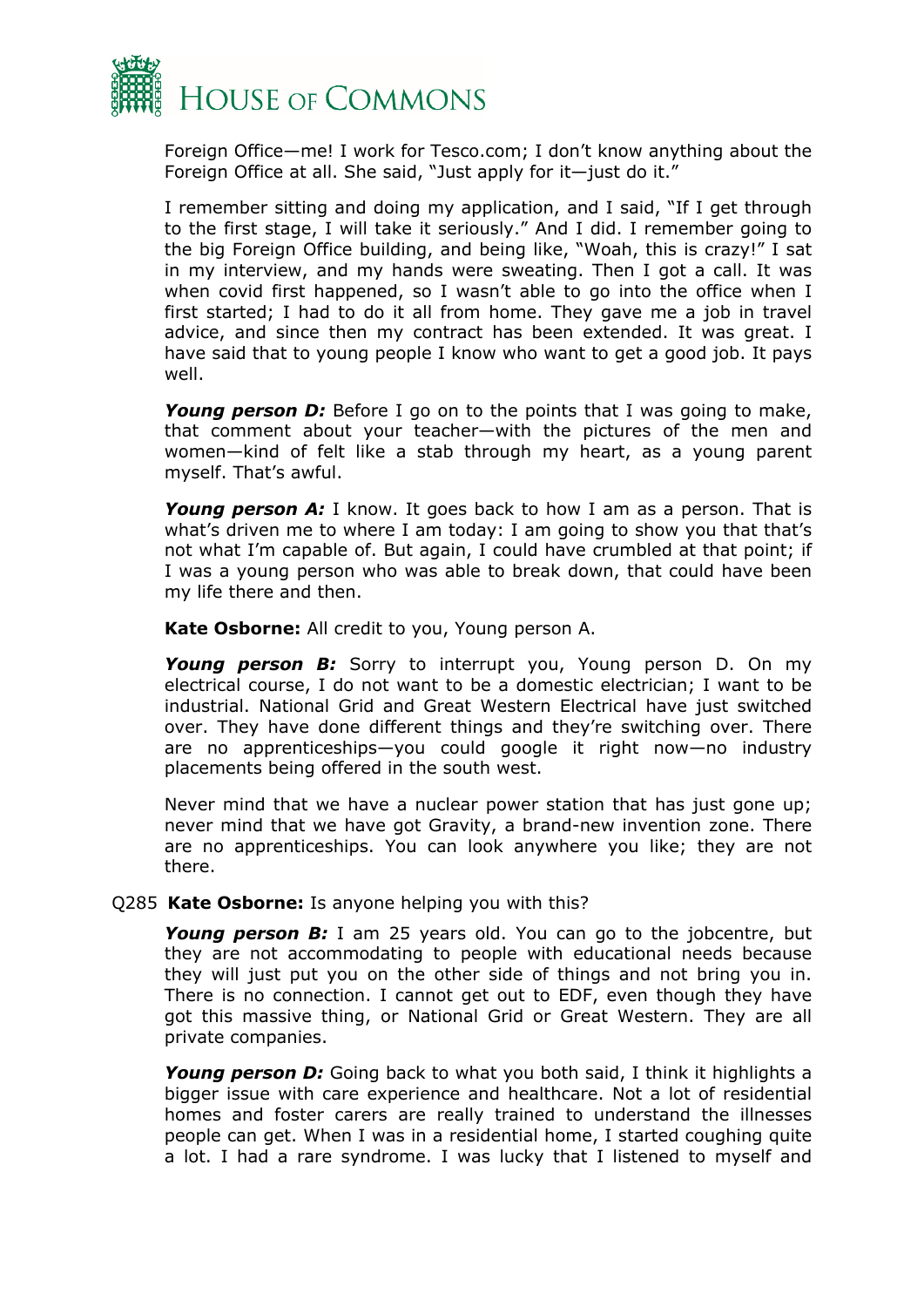

said, "I am going to the doctor's," and luckily it wasn't anything serious. But it was completely overlooked, and that needs to change.

Going back to what Young person B said about universal credit, I think that it should be extended. When I was 17 and I moved into independent housing, they were almost reluctant to help me. We ended up staying there for an hour or two, literally just waiting for them to say whether or not they would support me and cover me. Prior to that, I was living on £60 a week. Something needs to improve with the funding of care-experienced people, because we are quite vulnerable. We need support.

Q286 **Kate Osborne:** Did you want to tell us anything about your future ambitions?

**Young person D:** Sure. When I finish my current course, I am going to get my bachelor's degree in games development and creative media. I am hoping to either become a teacher or go into the industry.

I almost feel like, where I am today, I have got by myself. I know that I am probably not the only one who feels like this.

Q287 **Tom Hunt:** Seeing you all today, you all seem like strong characters, in a good way—if something is not right, you are prepared to call it out and demand what is right, and so on. It seems to me that if you did not have those character traits, then sadly—

*Young person A:* We would be left behind. Your ability to adapt is always criticised.

Q288 **Tom Hunt:** So you mean that it is largely dependent on whether you have those character traits.

**Young person A:** Yes. I feel like you need people like us in this room to advocate for young people, care leavers and looked-after children. Without characters like us, you can't stand for them. When I work with London's violence reduction unit, I stand on behalf of young people, of young Londoners. I am that advocate. Our experiences are going to help shape the lives of the new generation, to help the younger generation be the best that they can be.

I feel like sometimes you have to realise that there are root causes to all of these problems. With early intervention, if we nip those in the bud earlier on, we are able to save a young person's life. It is vitally important for their development, their growth. As you said, every young person is unique, different in their own way, so not everyone is going to be like us or feel confident enough to sit here and speak with all of you, because they are just not like that.

**Kate Osborne:** I agree with you there.

*Young person C:* I feel like a lot of care kids are not able to go to university, as well. I know that there are bursaries, but is there a chance to have everything at university covered? Even down to the UCAS and first-choice applications. And not just for that; even during college and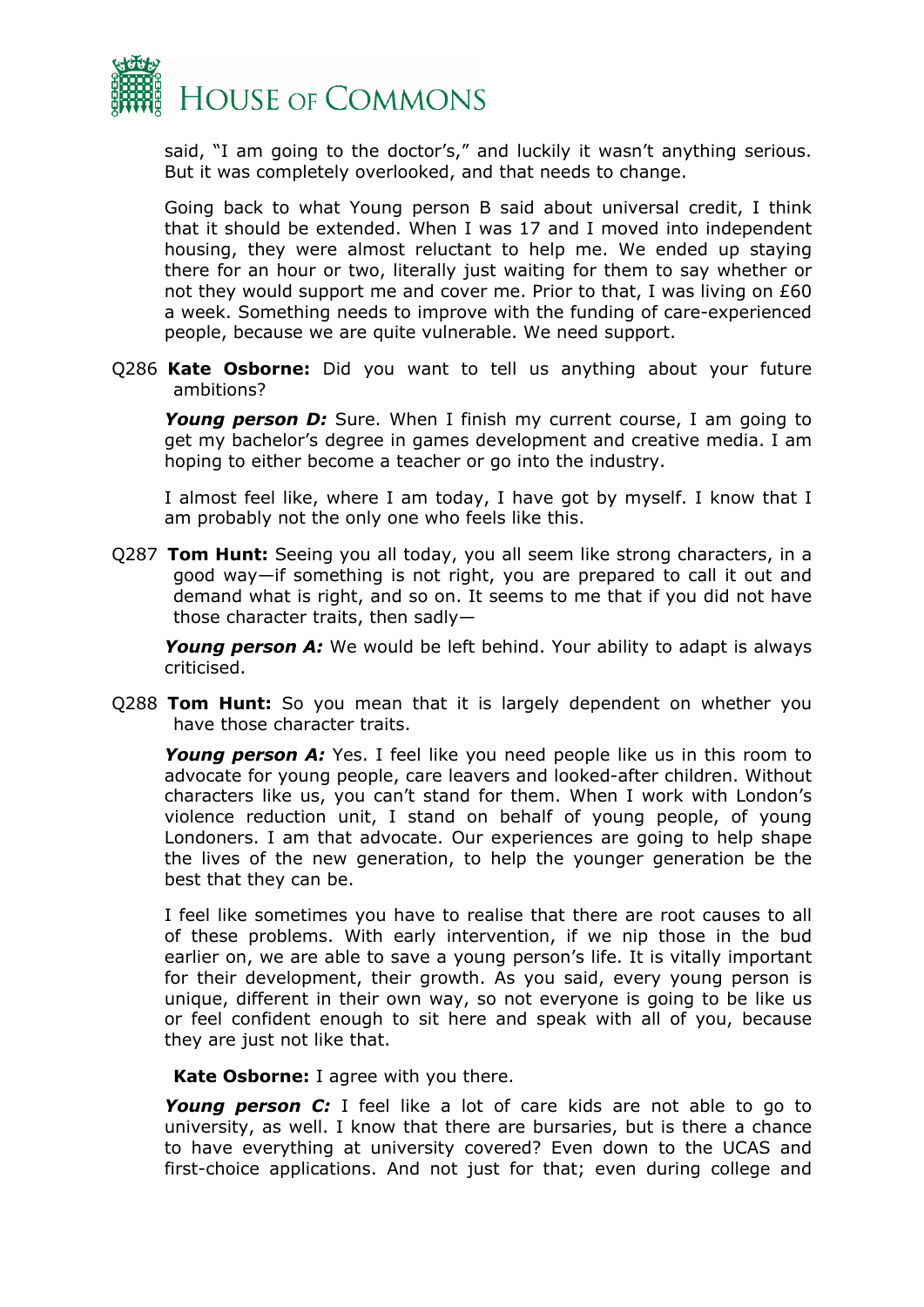

sixth form, you have to pay for the accommodation you stay in yourself. That should not be done. It is not fair for the student to have to go to work and then go to college after.

Q289 **Chair:** Looking at the UCAS website briefly, because of your previous question, it looks like there is substantial support for children in care, but you need help with applying—getting good people to advise you and to speak to the student finance company. But there should be substantial funds for you. I know that you want to do an apprenticeship. Is that correct?

*Young person B:* Yes, electrical industry.

Q290 **Chair:** There are bursaries for apprentices as well.

*Young person B:* I'm 25—cut-off point.

*Young person A:* When you are a care leaver, you go up to 25, so you don't get— That is something that Become is trying to enable. After 25, should you just be dropped?

*Young person B:* If the local authority has not put in things that they're supposed to put in, they should not drop you. I cannot get an assessment, so when I go and fill out an application, I take a whole day to do it. My cover letter has to be very bespoke to that company, and that is so frustrating because I cannot do it. I can come here and talk to you openly and willingly, because I have been used to this; this is my normal. But filling out a piece of paper—

**Chair:** Thank you for the 25 point, because we should reflect that in the report.

Q291 **Dr Caroline Johnson:** Thank you all for all the interesting comments and stories that you are telling us. Several of you have used the phrase, "We went into care late." Others have talked about outcomes from earlier intervention. I just wonder, when you say "late", for many of you it was late in childhood, but do you think that the interventions that were put in that led to you going into care were made too late, and that things could have been done earlier to prevent the situation in the first place? Young person D is nodding very hard.

*Young person D:* I absolutely agree. When I was younger, our family were under a child protection plan. I was sexually abused when I was a kid, and it was completely ignored. The police did nothing. It was so obvious—all the signs were there. We were on a child protection plan. The social worker should have done something, but there was nothing. I have literally just written down early intervention; it has to be improved.

Social workers need to be able to look for the signs more accurately. I am just surprised. I have never had a very good experience with social workers. I know that some people probably have—quite a few people may have. But for the most part I think the problem lies probably with social workers, police not understanding signs, and education providers not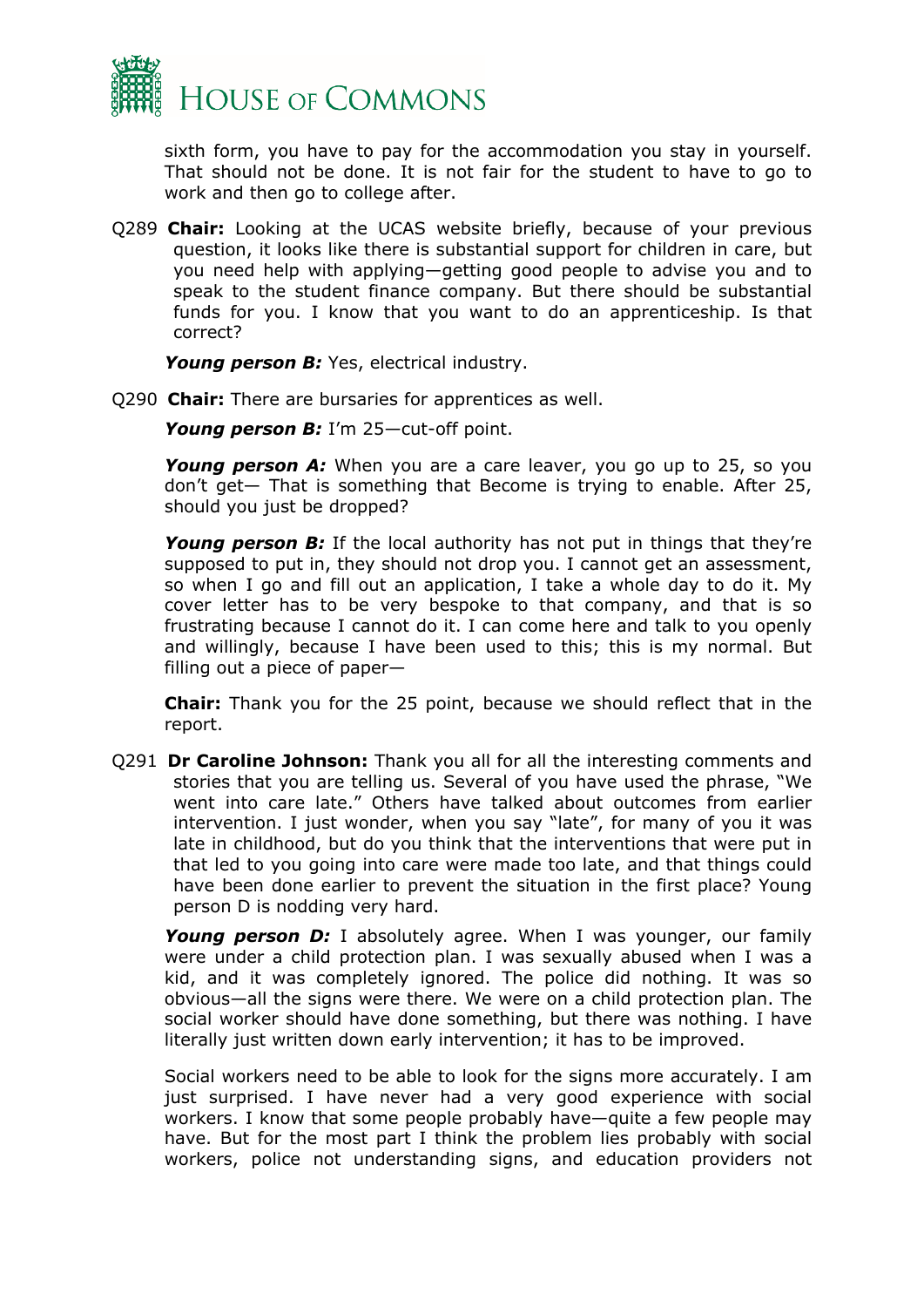

understanding signs. Early intervention should be improved, if that answers your question.

Q292 **Dr Caroline Johnson:** It does, and it reflects my experience as a paediatrician seeing children in hospitals. Does anyone else want to come in on that?

**Young person A:** Overall, the reason why I ended up in care was because my home life was poor and my school life was poor—simple as. I literally feel like, as I said earlier, if I didn't break down to that support worker at my school and tell her what was going on in my life, I probably would not even have got the help that I needed. Again, she was not even a social worker, but she went to the ends for me. She literally said to me, "You're not going home tonight. I'm keeping you—I'm taking you to [place name redacted], and we're going to stand there until they find you somewhere to stay. You're not going home." From that point on, I said to myself, "Do you know what? There are good people in this life."

If it wasn't for her, I probably would not have been able to get myself out of my home situation, but my social worker—I have had the worst social workers ever. I didn't speak to my social worker. I would refuse, especially when I was living in [place name redacted], because she would have to take the train down to come and see me. The relationship was just terrible.

If I had better early intervention at school, especially because I was at a PRU— I think to myself, "A PRU is a school where these bad kids are meant to end up, but there is no extra resources in these schools. If we are meant to be troubled kids, are we not meant to get more support because we haven't been able to work normally in a normal school? Isn't there meant to be facilities like mental health workers or youth workers, or extra activities for us to enable our behaviour to get better?" But there was literally less.

Q293 **Dr Caroline Johnson:** Did nobody attempt to do anything before you went to the PRU? There was nothing before that, or earlier on than that?

*Young person A:* No. I just think I was literally moving from school to school. Usually when you move to a new school, you get like a two-week trial to see if it is going to work out at that school, but I feel like when you are on that two-week trial you are constantly just looked at as to whether or not you are suitable for that school.

So, you might be even OK for that school, but because they might feel that you're not working to the abilities of the school or living up to the standard of how a pupil in their school will work, they might not necessarily keep you in your two-week trial. So—yeah.

**Chair:** Okay. We will move on to the next session. We will try to finish in 10 to 15 minutes—

*Young person B:* Is it all right if I say something?

**Chair:** Sure—just briefly, if you can.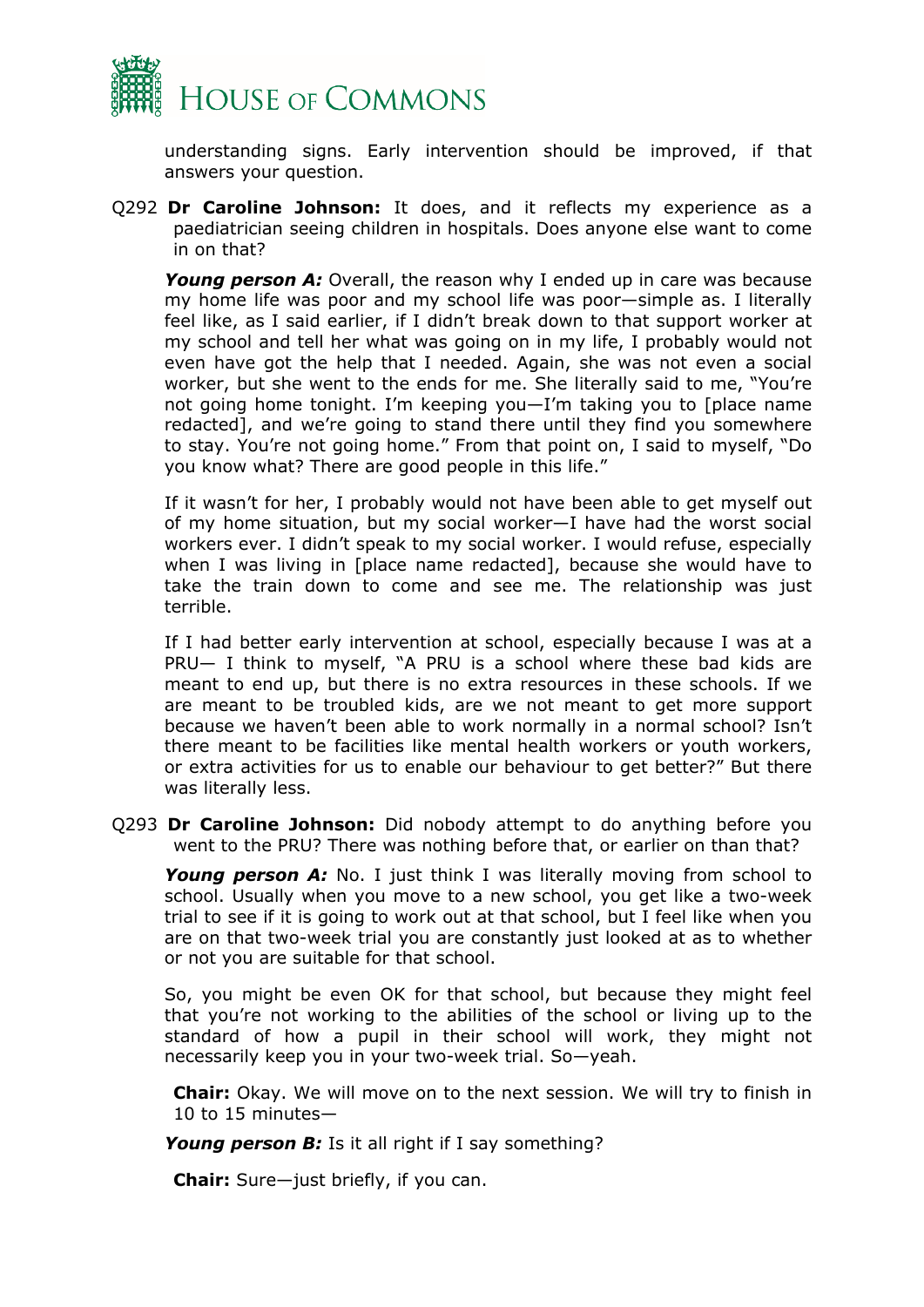

*Young person B:* My local authority would get paid money when they had me in care. I got took into care and then about seven years later all my siblings were took into care. They all got moved around. There was no intervention. You go on one word of a social worker. It has been proven that the courts don't work; it has been proven that social workers lie. Intervention has only been in the process now because it's costing local authorities too much money. There is no such thing before of them doing it. There was nothing. I could not see my siblings; I didn't see my siblings for four years. That's something that needs to be put in the education as well.

**Chair:** Thank you. Kim, please, if you want to start.

Q294 **Kim Johnson:** Thanks all. The next section and the next lot of questions are about leaving care, and the transition to independent living. Some of you have already spoken about some of the positives. Young person D talked about her experience in [place name redacted]. Young person A spoke about just being left.

I would like to hear from you guys about what we need to include in the report that helps and supports young people, whether it is about help and support with benefits, or help and support with funding and bursaries to education and destinations. Maybe, Young person C, you can begin.

*Young person C:* I forgot what you just said—sorry.

Q295 **Kim Johnson:** It was about that transition from leaving care into independent living. I think some of you have spoken about it, saying it's a bit like falling off the edge of a cliff for some people. So it is about letting us know what you think needs to be in place to prevent that from happening? What support—and who delivers it? What preparation did you have as young people?

**Miriam Cates:** Young person C is only 16.

**Kim Johnson:** Oh, yes—sorry.

*Young person A:* She could probably say what she would want, or what she would expect.

**Young person C:** Basically, my only fear really right now is that when I do leave care eventually—because I am 16, so within the next two years I will be leaving care; in fact, I think it is exactly in two years, because I turned 16 last month. I honestly feel like I'm not going to have the same support, and that scares me, because at 18 you are nowhere near old enough to be by yourself at all. That might be the legal age to be an adult, but certainly mentally and emotionally it is not the age of an adult. Even at 21, I don't think you're really an adult, honestly.

A lot of people live with their parents until they're 25, so I feel like just being chucked out at the age of 18 and being told, "Oh, well, you're grown now, you're an adult, you're a big person", is just scary, because it's like, "What am I supposed to do? Where do I go?" Even the housing that I'm told they will give me is very secluded, or semi-independent, and is with other people. Other children are a concern as well, because a lot of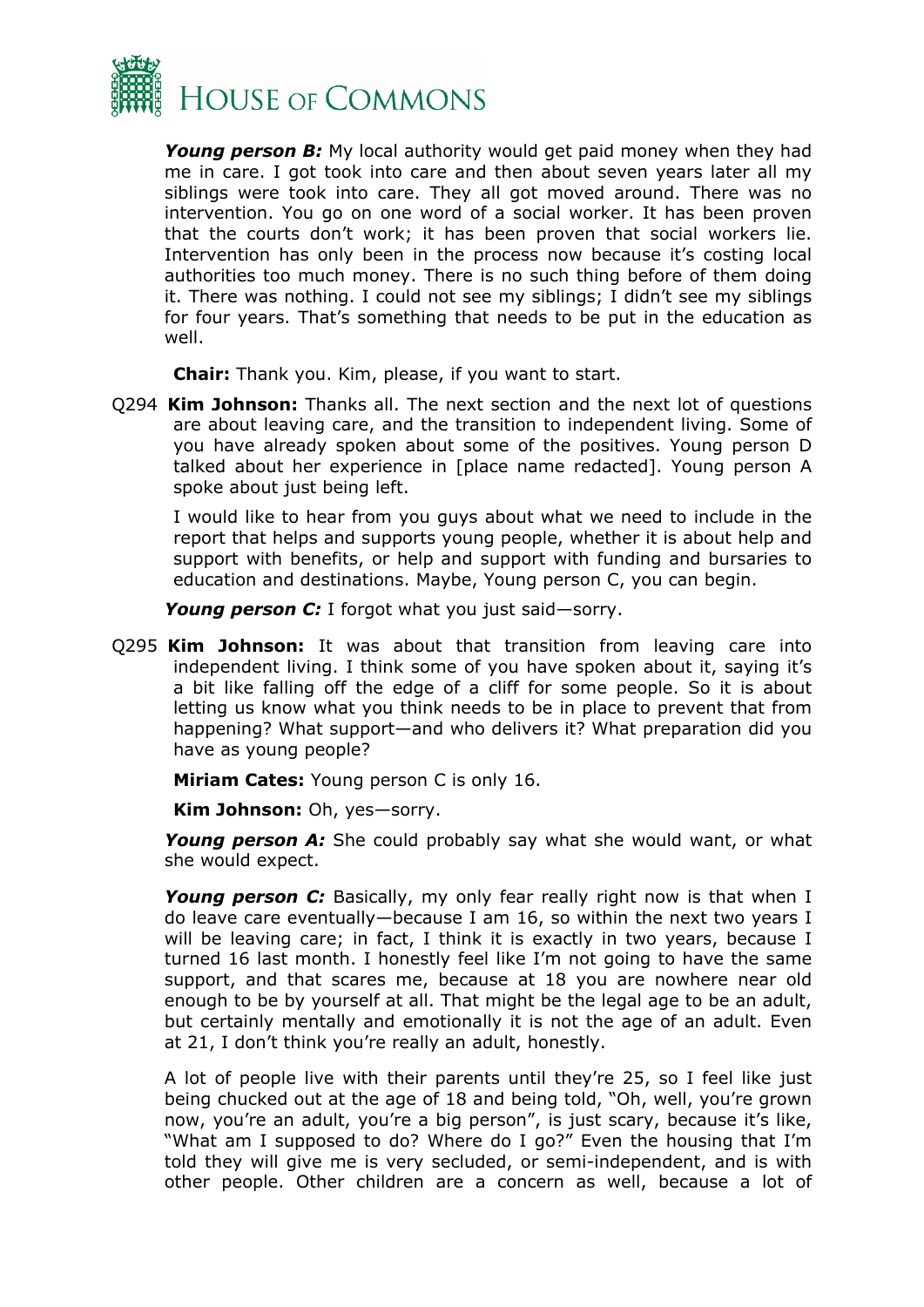

children in care—not all, but some—I have met are very unpredictable and can be violent. So it really makes me wonder. Either I go live by myself and maybe something can happen and nobody knows, or I go and live with a bunch of new kids and they could do anything, and I'm going to be sleeping there.

*Young person A:* When it comes down to the transition, I think there needs to be help, whether people are going into semi-independence or elsewhere. Whether that is training them up to learn how to cook, pay bills, know where your electrics are in your house—I remember that when I first moved into my first semi-independent, I wasn't in a home where there were other kids; I was literally in my own semi-independent. My rent was paid and that was under a group called Young Futures.

However, I still had to pay for food and my travel, and all that stuff; those things weren't taken care of. But I never got the resources before I moved in, so I never knew how to cook; I didn't know how to do my gas and electric. I didn't even know little things like where to go if I had a power cut. Those are things that the company I was with—Young Futures—gave me when I was in that property. I am thankful for them because, at the end of the day, I had a good worker who would come and check on me once a week, and I had therapy sessions. Those are things that I feel should be implemented for all young people that go into semiindependent, but some of them don't want to. They don't have that and then they get to 18 and they have to leave care and move into their own property, so the property side of things needs to be implemented early on—for example, knowing about how to bid on a house and whether or not you need to travel to that location to see it.

On bidding, when you bid for a house, you literally get a picture of the outside of the house, and that is it. You don't get to see the inside or the area around it. Being a more advanced young person, I thought, "I am going to write down these addresses and travel to them, and see if they are local to my college, see if I can see inside and it looks OK, and see how I am going to get around". That is me using my initiative. No one is telling me that. Also, it is thinking about, "Are you going to be able to afford your rent? Is universal credit going to cover it?" Because they might cover the rent, but are you going to have enough money to buy your food and pay for your electric?

**Chair:** I will bring in Young person D, who is waiting patiently.

*Young person D:* I want to go back to what Young person C said about group homing, and I think there absolutely has to be better regulations. When I lived in a group home, I lived with a big selection of people. We would see armed police at our door every now and again. Someone was going to jail for beating up a grandma—pretty much to death. There were paedophiles—bearing in mind that that paedophile was pretty much underage himself, but that is what I heard. I think that there needs to be better regulations because I don't think I was suitable for that house, and I feel like it put me in danger.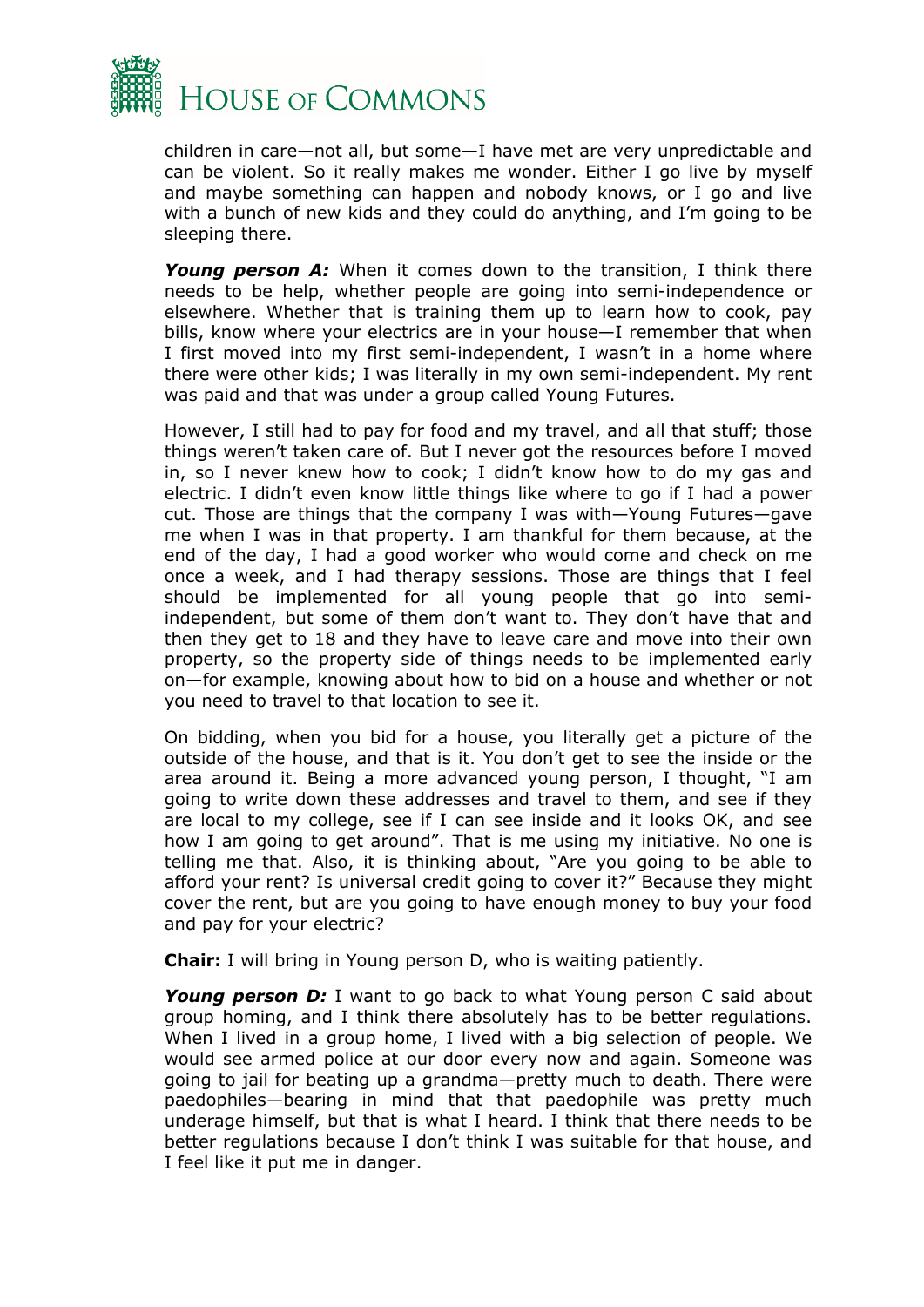

**Ian Mearns:** With respect, Young person D, that sounds like a house that would not be suitable for anyone.

*Young person B:* They already have that implemented; they just don't regulate it. Going back to leaving care, you say, "What can we do in place of that?" Well, it is in place. It is just who manages that. Because who do we go to? The Government tells the local authorities they are not doing their job properly and they need to improve, then it just goes on and on and on.

Q296 **Kim Johnson:** You made a valid point before, Young person B, about some of the difficulties—universal credit and accessing it. I think that that is part and parcel of that transition from leaving care into independent living. I think what you have all said today raises issues and concerns about the lack of consistency. Young person D talked about support in her local authority that is not available elsewhere.

*Young person B:* Your home setting-up allowance should be the same everywhere, by the way. I got £1,200. I am in care now and you get £2,000, so £1,200 to pay for a whole flat was not sufficient. It is nowhere near enough. You can't carpet the facility. I have just used rugs. I've moved into my property and been there for years now and still haven't got a carpet because I can't afford it. Those kinds of things need a plan, especially if you are leaving care.

**Young person A:** This is my point about preparing the child before they go. Every child should maybe be put on a programme—a five-week programme or however long it needs to be. Every child needs to be prepared for what it is like because, at the end of the day, if you are a normal child who is not in care and you are growing up at home with your parents, you get comfortable, I suppose, but as a child in care, you need to be prepared for these things in life. Young person C is only 16, and it worries me because I can feel her worry, because I have had friends who have worried about moving out. Where do they get support for that worry? How do they feel like, "OK. I have everything I need"?

Q297 **Ian Mearns:** Young person A, it sounds to me like what you would want to see would be a transitional supported living phase, where you have an independent unit that is still connected to your children's home. You would still have those connections there, but you would be living independently but being supported before you go totally independent.

*Young person A:* Definitely.

*Young person D:* Going on what you said, in some areas—I am not sure if it is all areas—there are taster flats available, but personally I don't think that that is enough. You stay there for four weeks. You get basic training.

**Ian Mearns:** Four weeks is not enough.

*Young person D:* Yeah. You don't get any help planning meals. If I didn't already have an interest in cooking, I would be eating very poorly. You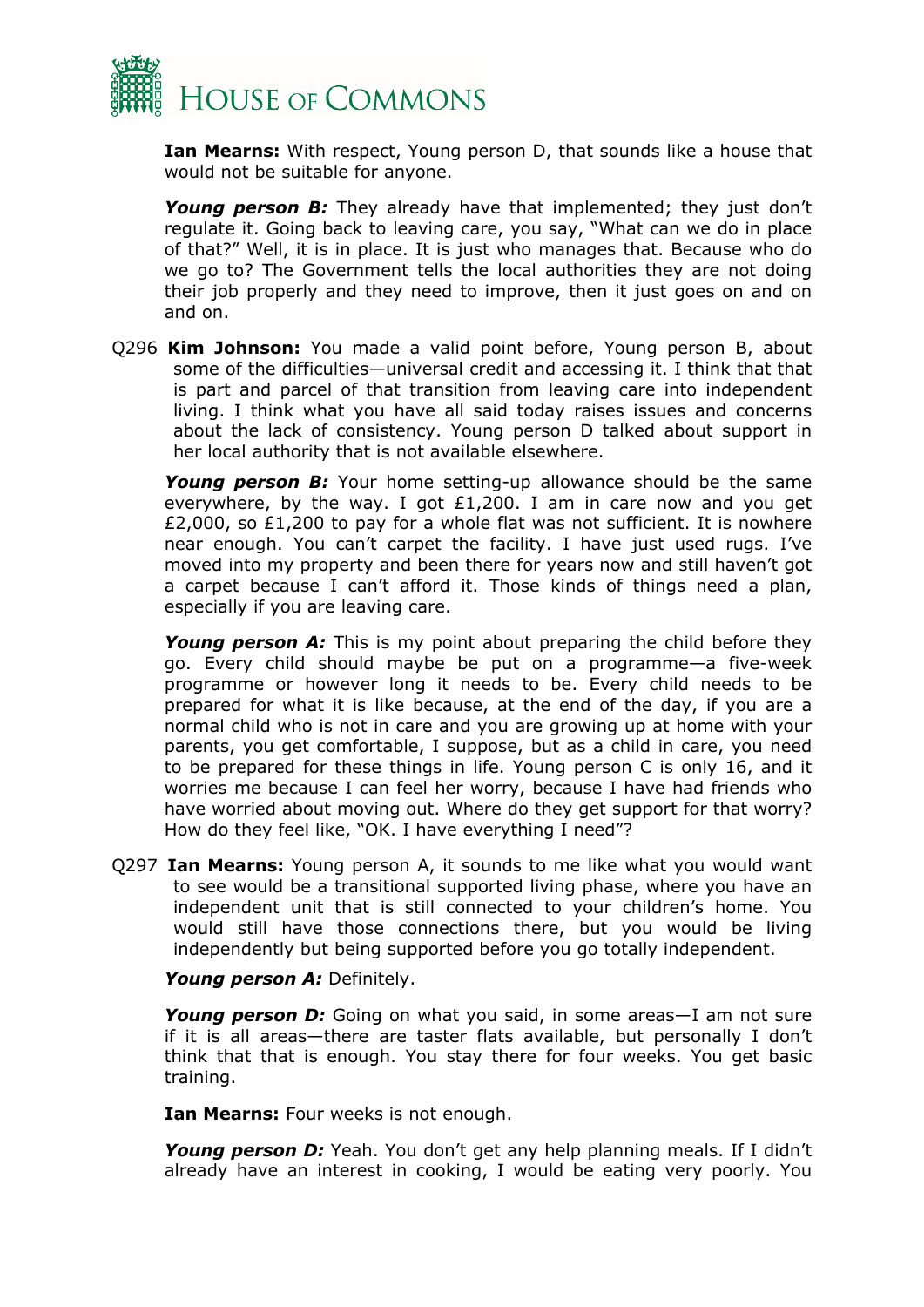

don't get taught much about that. There is so little that you actually get taught. Even though it is a stepping stone and it is very close to a residential home, it is not enough. I do not think they realise that the stuff that they know as a given—

Q298 **Kate Osborne:** Do you get help with budgeting and things like that?

**Young person D:** It was very basic. Most of the fully fledged adults in this room have skills that they already know that they do not think to teach people, and that is what we're missing. That is why we can get into debt so easily. Statistically speaking, we are likely to get into debt, because we were not taught.

**Young person B:** With the local authorities and matching up with GPs, all that corporate parenting, you have made a transition to all these different sections and now everybody is going, "Who is responsible?" If at 16, 17, 18 and 19 you get one person from the college, a social worker and the leaving care worker together to manage the people, that would bring the Government into the local community, and vice versa. That is my suggestion. I know Josh MacAlister is on the same page—ish.

Q299 **Kim Johnson:** I have a final question for you. Did any of you have a single adult there as a support for you?

*Young person C:* Some of the adults who work with children in care are generally good people, but some of them do not have the children's best interests at heart, or they group them or stereotype them. I have even heard a lot of people in my life say, "You're not my child, so it does not really matter", and I'm just like, "All right, but you have chosen to do this job. You have chosen to help children in care. If you don't want to help, based on the fact that I am not your child, why not stay at home with your children? Why work with other people's children?" It honestly makes no sense to me.

A lot of kids in care do not feel they can get close to adults because, even in care homes, a lot of the things you see are written down, and they are not always written down correctly. On paper, some of the things people have written about me look awful, and that is not how it has happened. I am just shocked. I'm like, "You know full well that didn't happen." Because a staff member doesn't like you or because they have something against you, they will write it, and it can go from them being like this with you to literally despising you. They are in power and can write what they want, so it makes a lot of children feel that the more they know about me, the worse it is. If I get too close to this person, the next day they can turn around and write whatever they want about me.

Q300 **Chair:** If it's okay, I'd like to ask you all whether there is anything that you would want to change in our report to make things better. I know we have discussed a lot of it today, but are there one or two things that you think the Government have to listen to? Can I put you on the spot, Young person D, and start with you?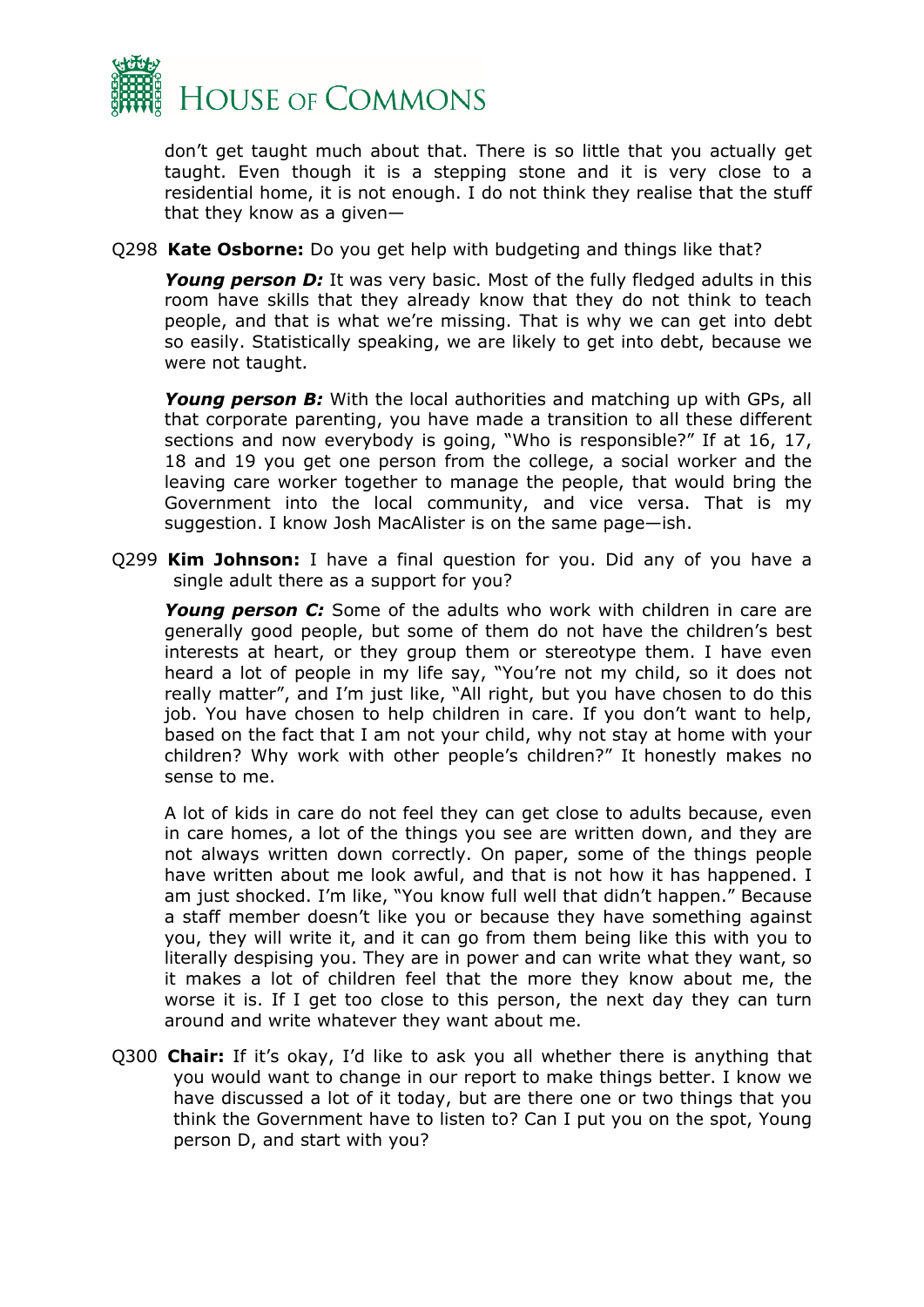

*Young person D:* Sure. I absolutely feel that there need to be improvements to education. The fact that it is common for colleges and universities to not track care-experienced people because we are so little needs to improve. We still exist. It is important. I am not sure how anybody else feels about this, but I feel there should be an introduction to discrimination laws regarding care-experienced people, because when it comes to careers and things like that, if we have "care-experienced" on our record, that could put us at a disadvantage, and that is not right at all. We need to have some sort of protection, otherwise it will be so much more difficult for the people who come after us.

Q301 **Chair:** What you are saying is that that should not have to be on your applications or whatever.

*Young person D:* I don't know how to say this—

Q302 **Ian Mearns:** It seems to me, Young person D, that you are saying you are stigmatised as care-experienced, as opposed to being advantaged by it.

*Henrietta Imoreh:* I think you are trying to say it is a protected characteristic.

*Young person D:* When it comes to the majority of the protected characteristics—disabled people, LGBT people, people of colour—those people have discrimination laws, which are regularly upheld, but we as a group are classified under a protected characteristic that is not tracked and not upheld. We have no laws.

*Young person A:* For me, I think it will be on Kim's point, about how to help a child trying to do that transition into semi-independence and into moving into adult life. For me, that is something that I feel needs to be upheld and looked at, because at the end of the day, these are our young people—they are going to be the next generation of amazing adults and they need to succeed in life. In order for them to do that, they need to have a placeholder and they need to be taught about how to actually live in this adult world, whether that is not getting into debt, knowing how to run a household, getting a job, keeping a job, learning how to do your CV. These things need to be implemented from Young person C's age. She is 16. She needs to be taught about how to actually live life, because if they are not, they are going to go out into this world worried and in fear, or they are going to turn to crime or ways that they shouldn't, and it just goes in a spiral from there.

Q303 **Chair:** Thank you. Young person C, what one or two things would you change to make things better?

*Young person C:* This might be a bit of a stretch, but I feel that growing up in care, you go through so many things that you honestly shouldn't have to—awful things—so maybe requesting something at the end of it. Obviously, it wouldn't make up for it, but it is something that you have always wanted to do. Nothing ridiculous, but say, "Oh, yeah, I want to travel to this country." I really want to travel, but I'm not sure if I will be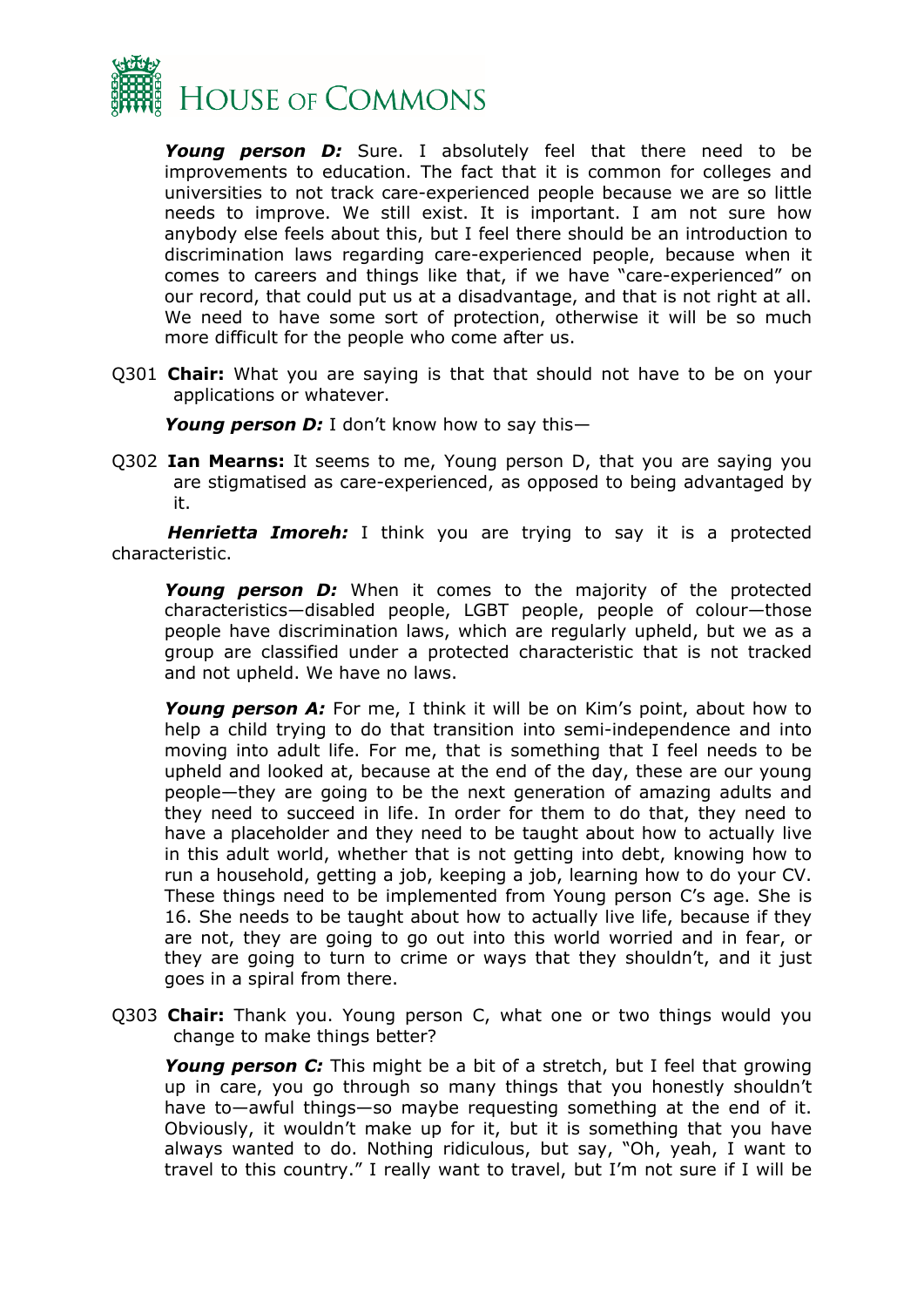

able to within the next few years, because I am going to have to save up to live, to buy a car, to do lessons—for all the necessities that I need.

When I am 18 and I am finished being in care, it is going to be 10 years that I have been in care. I am not saying, "Oh, you should be rewarded for it", but just something, so you can be like, "At least I get something for it."

Q304 **Miriam Cates:** Are you talking about being giving money? Or are you talking about a make-a-wish sort of thing—a trip or a choice or something?

*Young person C:* Yes, just an opportunity. Not money in hand, but—I don't know—if you want to go to Rome or something, for that just to be paid for. It can be different for everyone.

*Young person A:* Something to work towards—something to look forward to.

Q305 **Chair:** Thank you. Young person B, please.

*Young person B:* Mine would be help with foster carers, so they are updated, managed and educated, because they are not educated. The education would be going into the colleges. We can do that. We are here right now. Use us to your advantage. We are here at every local authority—they just choose not to use us. We can go in to educate them. So that would be for that transition.

The DWP need a lot more learning on disabilities, care leavers and everything else, and there needs to be somebody who is held accountable in our local authority to merge them all together, instead of going, "They are responsible; they are responsible; I will wait for a referral; I will wait for a referral."

Q306 **Chair:** Finally, Young person D.

*Young person D:* Just going back to what you said about increasing training with foster carers, I completely agree. Adding on that, I think there should be increased pay and training to residential home workers. Nobody is going to go to work with a positive attitude wanting to actually help a child if they are paid peanuts. I don't know what people think about that.

*Young person B:* That is up to the private companies that get paid £3,000 a week to increase it.

Q307 **Ian Mearns:** We have Patrick here, who is a virtual head, who looks after the educational aspects of children's welfare within local authorities. I am wondering whether there should be a virtual parent, so, from a social work perspective, the management of the foster carers and the care in the care homes is totally separated from the pastoral care aspect of the child, so you have an advocate not just on the educational side but on the welfare side for the child, as well as those people who are managing them through the system. I am throwing that at you.